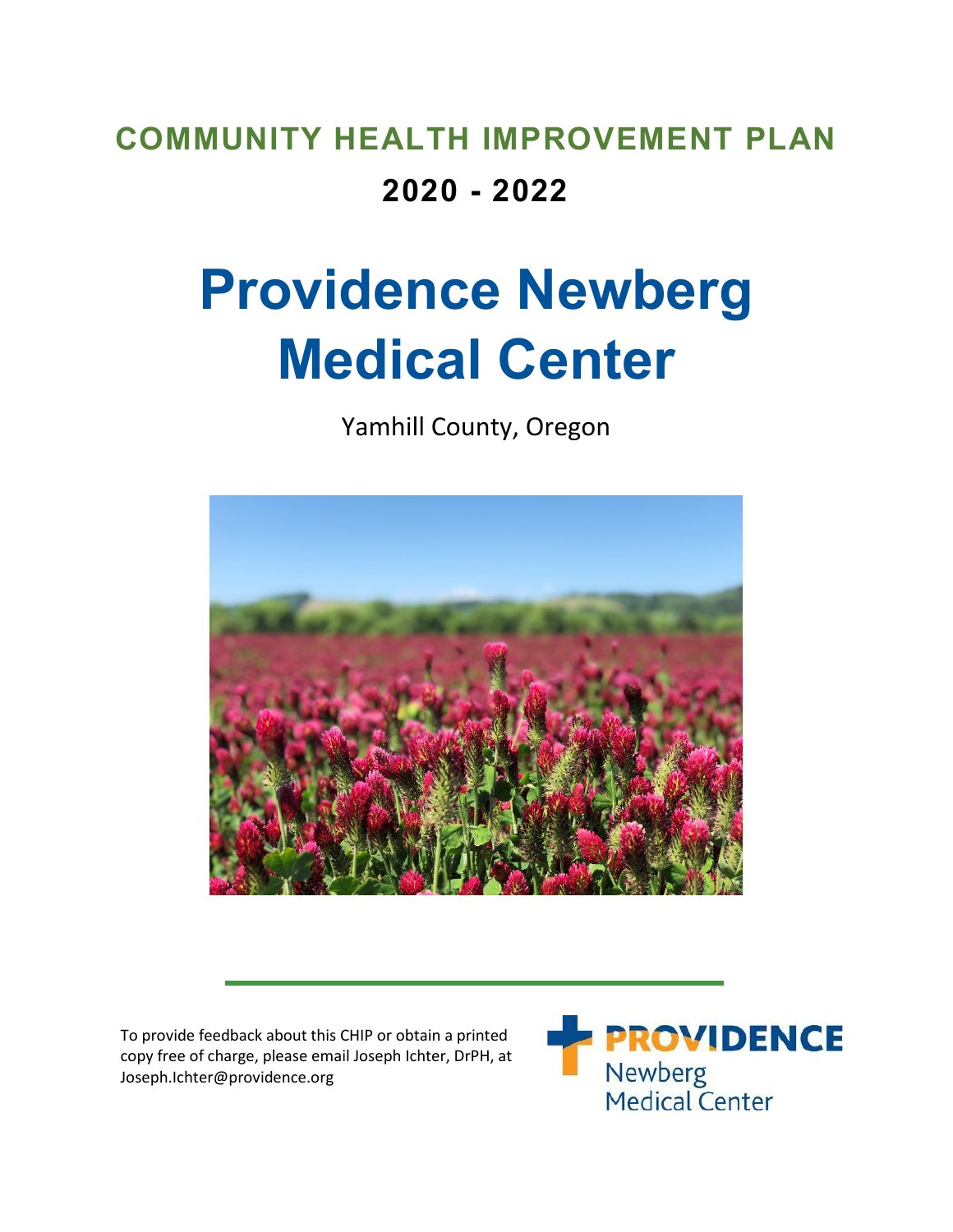## CONTENTS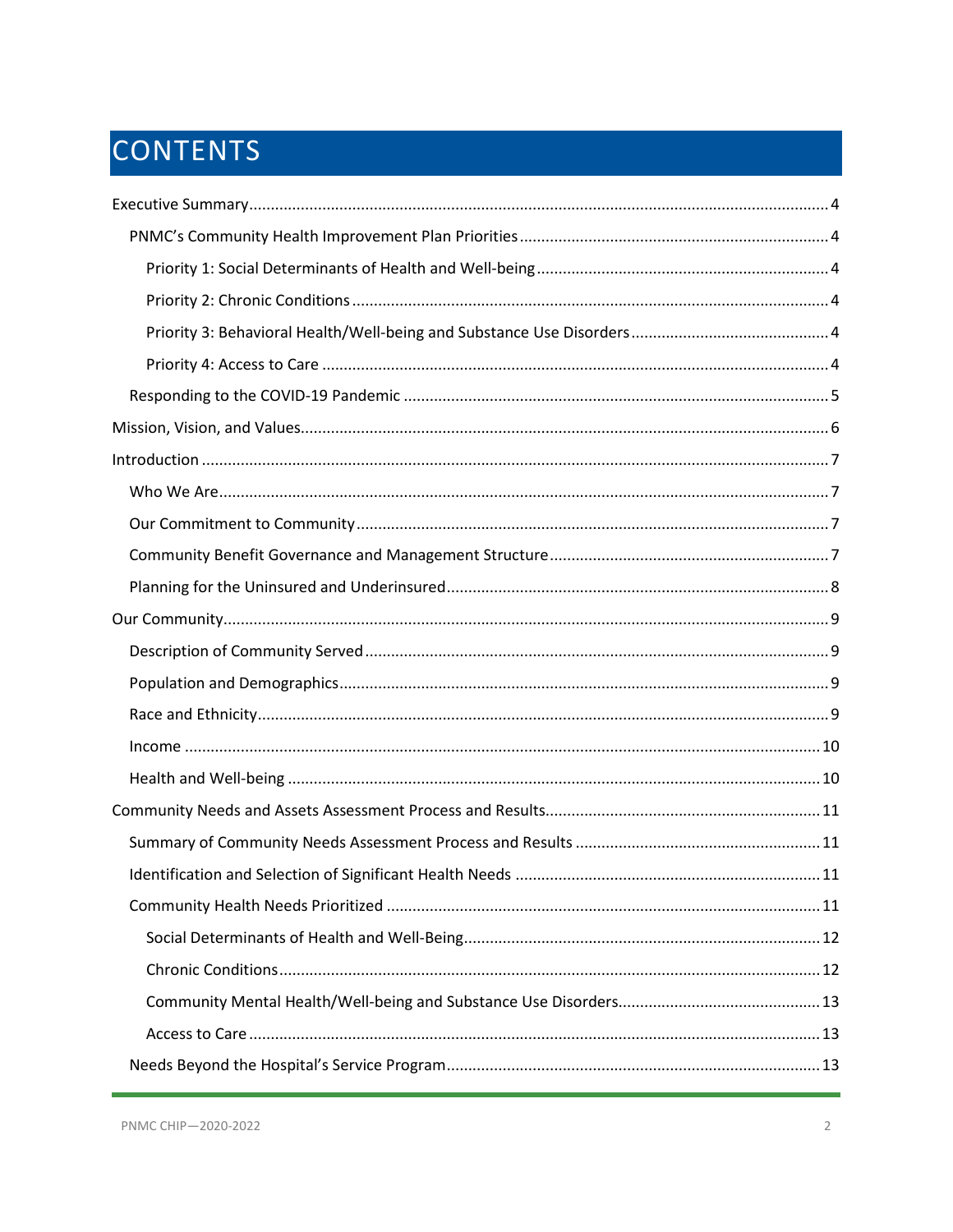| Addressing the Needs of the Community: 2020-2022 Key Community Benefit Initiatives and |  |
|----------------------------------------------------------------------------------------|--|
|                                                                                        |  |
| Initiative #2: Community Mental Health/Well-Being and Substance Use Disorders  17      |  |
|                                                                                        |  |
|                                                                                        |  |
|                                                                                        |  |
|                                                                                        |  |
|                                                                                        |  |
|                                                                                        |  |
|                                                                                        |  |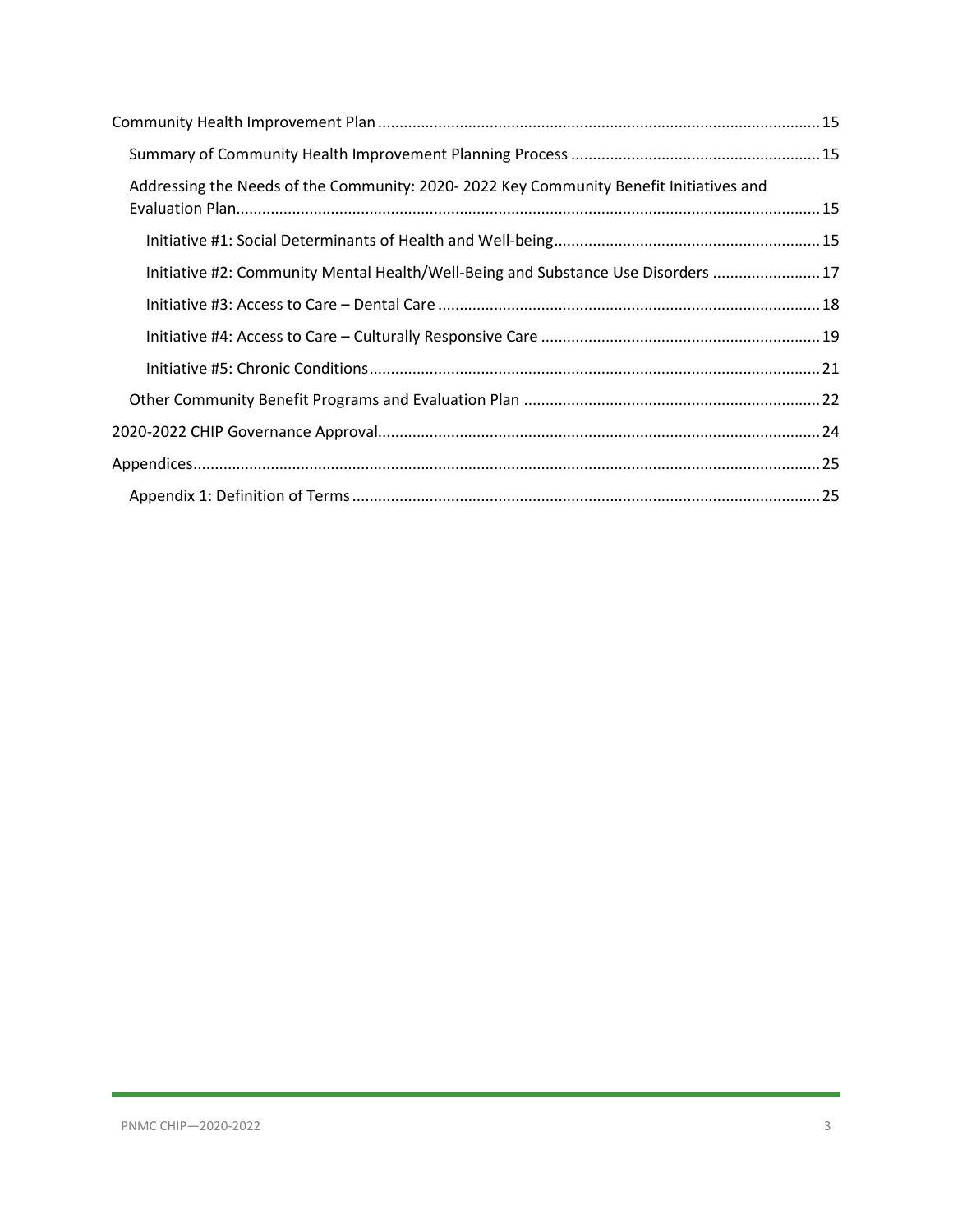## <span id="page-3-0"></span>EXECUTIVE SUMMARY

Improving the health of our communities is a fundamental commitment rooted deeply in our heritage and purpose. As expressions of God's healing love, witnessed through the ministry of Jesus, our Mission calls us to be steadfast in serving all with a special focus on our most poor and vulnerable neighbors. This core belief drives the programs we build, investments we make, and strategies we implement.

Knowing where to focus our resources starts with our Community Health Needs Assessment (CHNA), an opportunity in which we engage the community every three years to help us identify and prioritize the most pressing needs, assets and opportunities. The 2019 CHNA was approved by the Providence Newberg Medical Center (PNMC) Service Area Advisory Council on November 19<sup>th</sup>, 2019 and made publicly available on December 19th, 2019.

Based on geographic location relative to other hospitals in the area and patient demographics, the city of Newberg, Oregon and greater Yamhill County are PNMC's primary service areas. The original hospital was established in the 1994 acquisition of Newberg Community Hospital and replaced in 2006 with a new 40-bed acute care facility. Across a 56-acre campus, it includes a hospital, medical office building, and healing and wellness garden. PNMC employs more than 540 care providers and a physician staff of more than 250. Major programs and services offered to the community include general medicine, surgery, diagnostic imaging, obstetrics and gynecology, pediatrics, a sleep center, and 24/7 emergency care. PNMC provided over \$22 million<sup>[1](#page-3-6)</sup> in Community Benefit in 2019.

## <span id="page-3-1"></span>PNMC's Community Health Improvement Plan Priorities

As a result of the findings of our 2019 CHNA and through a prioritization process aligned with our Mission, resources, and hospital strategic plan, PNMC will focus on the bolded areas within the four priorities specified below for its 2020-2022 Community Benefit efforts:

#### <span id="page-3-2"></span>PRIORITY 1: SOCIAL DETERMINANTS OF HEALTH AND WELL-BEING

Focus areas in **housing**, transportation, and food security; includes coordination of supportive services.

#### <span id="page-3-3"></span>PRIORITY 2: CHRONIC CONDITIONS

Focus on prevention of obesity, **diabetes**, hypertension, and **depression**.

#### <span id="page-3-4"></span>PRIORITY 3: BEHAVIORAL HEALTH/WELL-BEING AND SUBSTANCE USE DISORDERS

Focus on prevention (particularly for youth), **culturally responsive care** and **health education**, social isolation, and community building.

#### <span id="page-3-5"></span>PRIORITY 4: ACCESS TO CARE

Focus on services navigation and coordination, **culturally responsive care** and **oral health**.

 $\overline{\phantom{a}}$ 

<span id="page-3-6"></span> $1$  Unpaid costs of Medicare are included in this Community Benefit reporting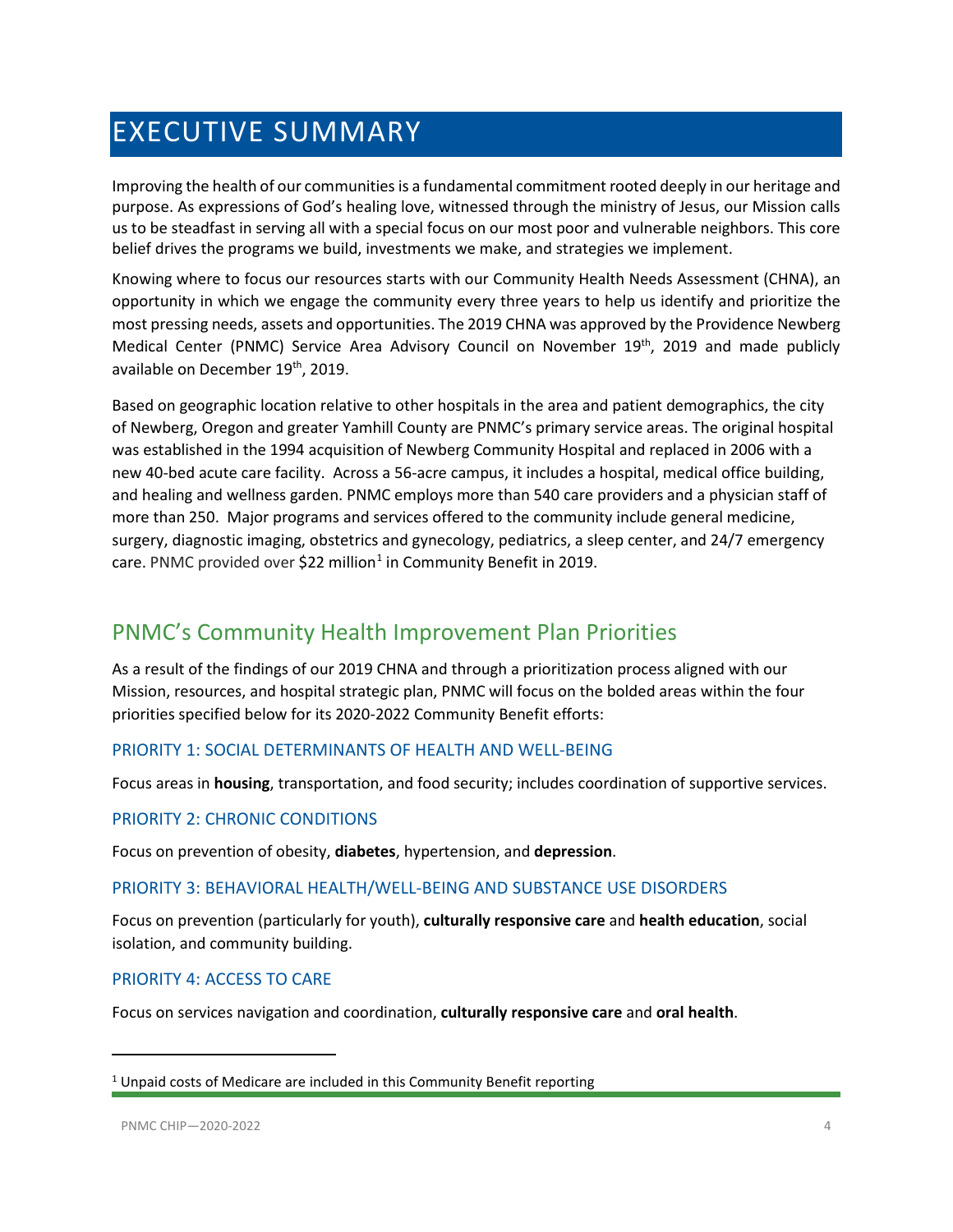## <span id="page-4-0"></span>Responding to the COVID-19 Pandemic

The 2020 community health improvement process was disrupted by the SARS-CoV-2 virus and COVID-19, which has impacted all of our communities. While we have focused on crisis response, it has required a significant re-direction of resources and reduced community engagement in the CHIP process.

This CHIP is currently designed to address the needs identified and prioritized through the 2019 CHNA, though COVID-19 will have substantial impacts on our community needs. These impacts are likely to exacerbate some of the needs identified, and cause others to rise in level of priority. While this is a dynamic situation, we recognize the greatest needs of our community will change in the coming months, and it is important that we adapt our efforts to respond accordingly. Additionally, the data projections included were crafted based on data collection and project forecasting done prior to the COVID-19 pandemic, so may be modified as we understand adjusted resources and priorities within our communities in the aftermath of the pandemic.

This CHIP will be updated by March 2021 to better document the impact of and our response to COVID-19 in our community. We are committed to supporting, strengthening, and serving our community in ways that align with our Mission, engage our expertise, and leverage our Community Benefit dollars in the most impactful ways.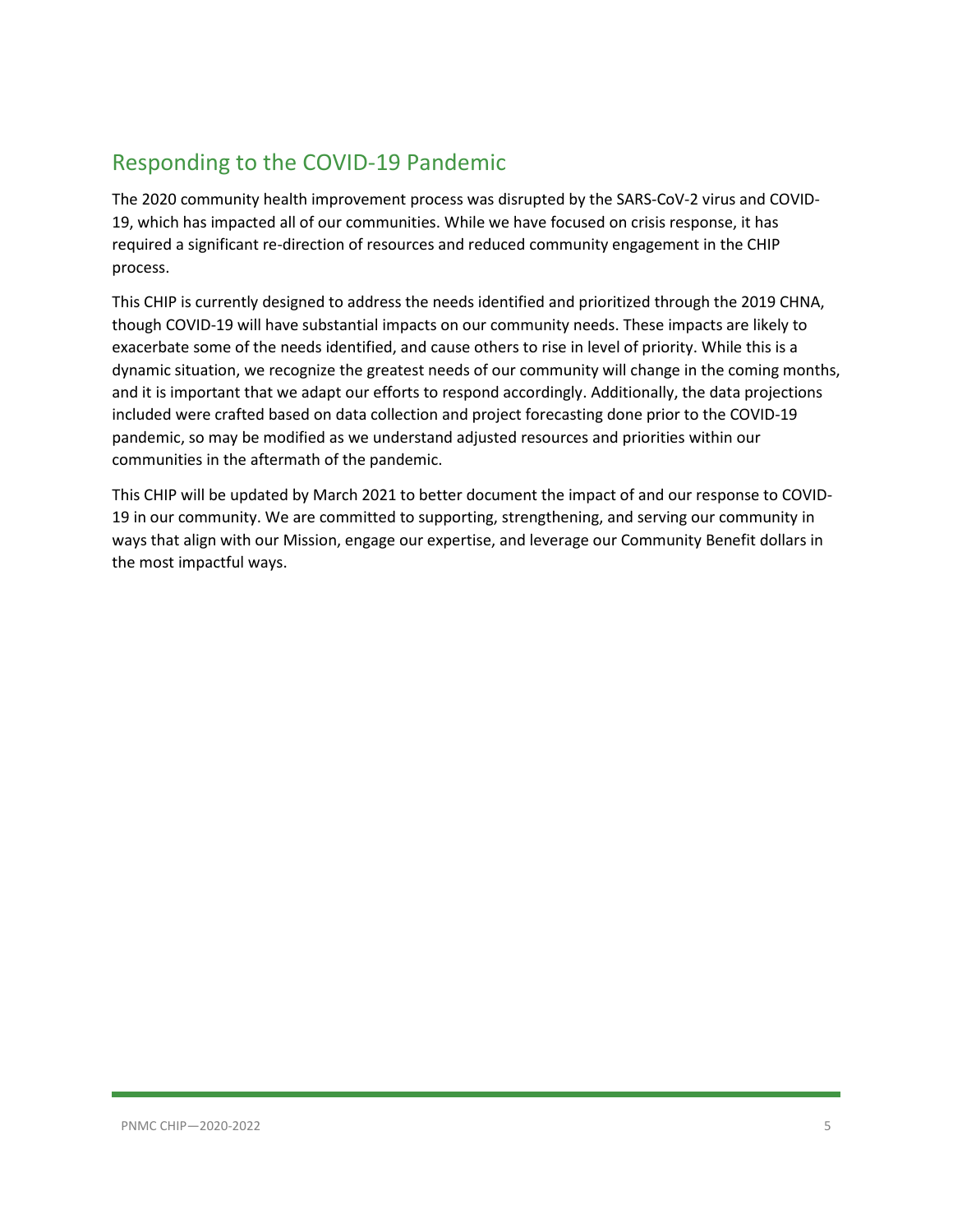## <span id="page-5-0"></span>MISSION, VISION, AND VALUES

| <b>Our Mission</b> | As expressions of God's healing love, witnessed through the ministry of Jesus,<br>we are steadfast in serving all, especially those who are poor and vulnerable. |
|--------------------|------------------------------------------------------------------------------------------------------------------------------------------------------------------|
|                    | Our Vision   Health for a Better World.                                                                                                                          |
|                    | Our Values   Compassion — Dignity — Justice — Excellence — Integrity                                                                                             |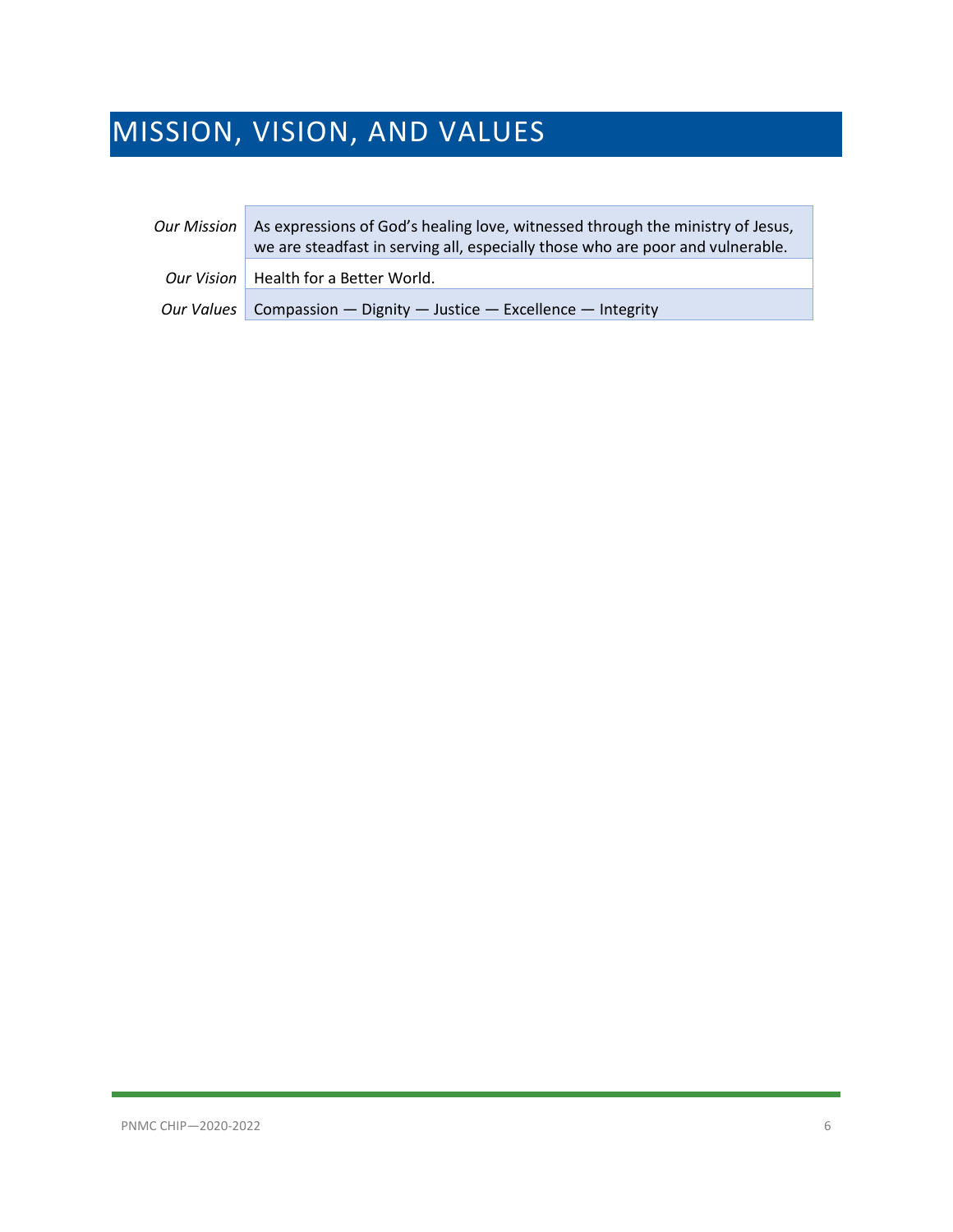## <span id="page-6-0"></span>INTRODUCTION

### <span id="page-6-1"></span>Who We Are

Providence Newberg Medical Center (PNMC) serves the city of Newberg, Oregon and greater Yamhill County. The original hospital was established in the 1994 acquisition of Newberg Community Hospital and replaced in 2006 with a new 40-bed acute care facility. Across a 56-acre campus, it includes a hospital, medical office building, and healing and wellness garden. PNMC employs more than 540 care providers and a physician staff of more than 250. Major programs and services offered to the community include general medicine, surgery, diagnostic imaging, obstetrics and gynecology, pediatrics, a sleep center, and 24/7 emergency care.

### <span id="page-6-2"></span>Our Commitment to Community

PNMC dedicates resources to improve the health and quality of life for the communities it serves, with special emphasis on the needs of the economically poor and vulnerable. During 2019, PNMC provided over \$[2](#page-6-4)2 million in community benefit<sup>2[3](#page-6-5)</sup> in response to unmet needs and to improve the health and well-being of those we serve in the Yamhill Service Area.

### <span id="page-6-3"></span>Community Benefit Governance and Management Structure

PNMC further demonstrates organizational commitment to the community benefit process through the allocation of staff time, financial resources, participation and collaboration with community partners. The PNMC leadership are responsible for coordinating implementation of State and Federal 501(r) requirements, as well as providing the opportunity for community leaders and internal hospital Executive Management Team members, physicians and other staff to work together in planning and implementing the Community Health Improvement Plan in conjunction with the Community Health Division.

As a primary source of Community Benefit advice and local leadership, PNMC's Service Area Advisory Council (SAAC) plays a pivotal role to support the Board of Trustees in overseeing community benefit issues. Acting in accordance with a Board-approved charter, the SAAC is charged with identifying policies and programs that address identified needs in the service area particularly for underserved populations, overseeing development and implementation of the Community Health Needs Assessment and

 $\overline{\phantom{a}}$ 

<span id="page-6-4"></span> $2$  A community benefit is an initiative, program or activity that provides treatment or promotes health and healing as a response to identified community needs and meets at least one of the following community benefit objectives: a. Improves access to health services; b. Enhances public health; c. Advances increased general knowledge; and/or d. Relieves government burden to improve health. Note: Community benefit includes both services to the economically poor and broader community.

<span id="page-6-5"></span> $3$  To be reported as a community benefit initiative or program, community need must be demonstrated. Community need can be demonstrated through the following: 1) community health needs assessment developed by the ministry or in partnership with other community organizations; 2) documentation that demonstrates community need and/or a request from a public agency or community group was the basis for initiating or continuing the activity or program; 3) or the involvement of unrelated, collaborative tax-exempt or government organizations as partners in the community benefit initiative or program.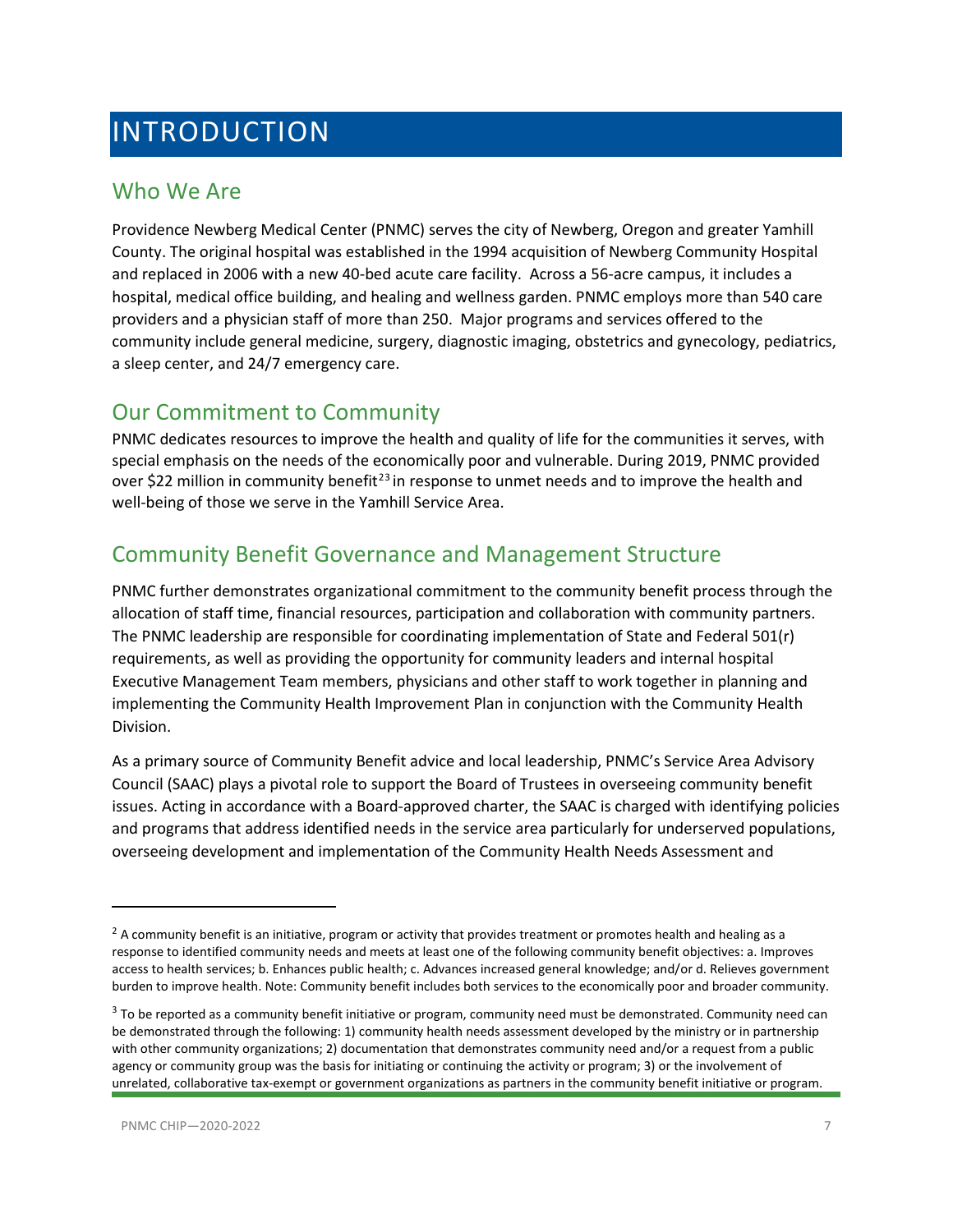Community Health Improvement Plan Reports, and overseeing and directing the Community Benefit activities. The SAAC delegates some specific tasks to the Community Benefit Committee, a majority of members who have knowledge and experience with the populations most likely to have disproportionate unmet health needs. The Community Benefit Committee generally meets quarterly.

## <span id="page-7-0"></span>Planning for the Uninsured and Underinsured

Our mission is to provide quality care to all our patients, regardless of ability to pay. We believe that no one should delay seeking needed medical care because they lack health insurance. That is why PNMC has a Financial Assistance Program (FAP) that provides free or discounted services to eligible patients based upon the following eligibility. Services must be medically necessary as defined by the Providence Financial Assistance Policy. Patients receiving emergency or medically necessary care at Providence hospitals and clinics may receive the following discounts based upon the following eligibility:

- 100% financial assistance is provided for households making up to 300% FPL
- 75% financial assistance for households between 301% and 400% FPL
- Financial assistance applies to self-pay balances and patient responsibility balances after insurance pays.

One way PNMC informs the public of FAP is by posting notices. Notices are posted in high volume inpatient and outpatient service areas. Notices are also posted at locations where a patient may pay their bill. Notices include contact information on how a patient can obtain more information on financial assistance as well as where to apply for assistance. These notices are posted in English and Spanish and any other languages that are representative of 5% or greater of patients in the hospital's service area. All patients who demonstrate lack of financial coverage by third party insurers are offered an opportunity to complete the Patient Financial Assistance Application and are offered information, assistance, and referral as appropriate to government sponsored programs for which they may be eligible. For information on our Financial Assistance Program click [here.](https://www.providence.org/obp/or/financial-assistance)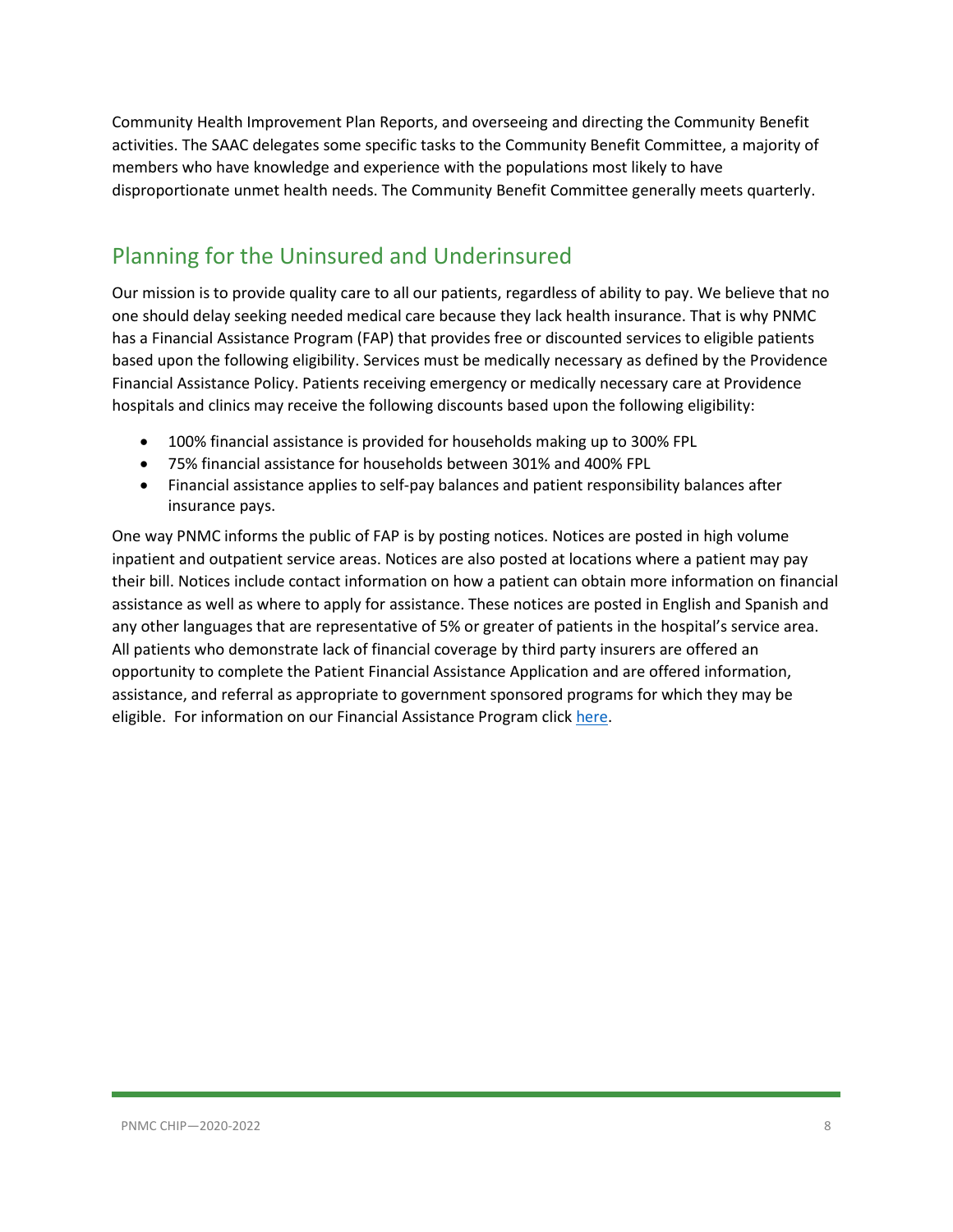## <span id="page-8-0"></span>OUR COMMUNITY

## <span id="page-8-1"></span>Description of Community Served

Based on geographic location relative to other hospitals in the area and patient demographics, Yamhill County (in red) is PNMC's primary service area. Washington and Clackamas counties are surrounding secondary counties that are primary served by other area hospitals.



## <span id="page-8-2"></span>Population and Demographics

As of 2019, Yamhill County is home to approximately 106,906 people, 23% of whom live in rural areas. The following chart shows the age and gender distribution of the current population of Yamhill County. The county follows a fairly standard distribution by age and gender, with more surviving females than males at older ages. The average age of a Yamhill County resident (38.2 years) is lower than that of the state as a whole (39.2 years).



#### **Figure 1: 2018 Clatsop County by Age and Gender**

## <span id="page-8-3"></span>Race and Ethnicity

The county is substantially more racially and ethnically diverse than the state as a whole, representing a greater proportion of individuals identifying as Hispanic or Latino (16.3%) than the state overall (12.3%)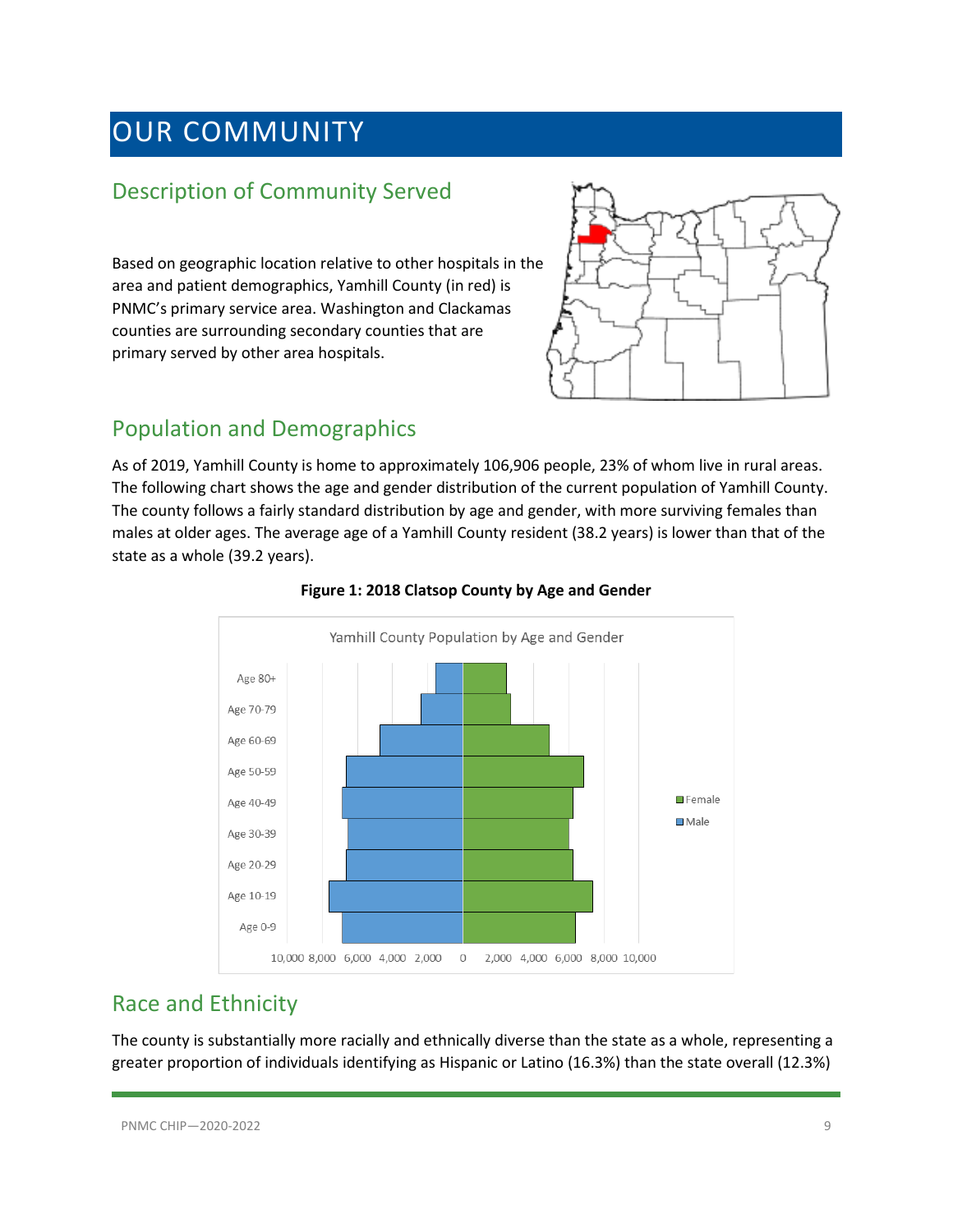according to the US Census. The following table shows the self-reported race and ethnicity data from the Census for residents in Yamhill County compared to Oregon overall. The largest portion of the population identifies as white and non-Hispanic.



#### **Figure 2: 2019 Race and Ethnicity Demographics of Clatsop County and Oregon Residents by Percentage of Total Population**

### <span id="page-9-0"></span>Income

In 2018, the estimated median household income of Yamhill County residents was \$59,484, slightly higher than the median household income for both Oregon and the United States. The Federal Reserve Bank of St. Louis in February 2020 found the unemployment rate was 3.4%, in line with Oregon's (3.3%) and the United States overall (3.5%) during that same period.

## <span id="page-9-1"></span>Health and Well-being

Approximately 6.4% of Yamhill County residents were estimated to be uninsured in 2018 according to the American Community Survey, slightly lower than Oregon (7.1%) and nationally (8.5%). Although there was some variation by Census tract neighborhoods in Newberg having as high as 13% uninsured rates. The Community Health Survey conducted specifically for the CHNA by CORE informing this CHIP (including 118 participants), showed that 2.3% of respondents reported having no insurance, showing that wide variations may exist. Additionally, the survey demonstrated that those with lower incomes and on Medicaid were often more likely to go without needed care.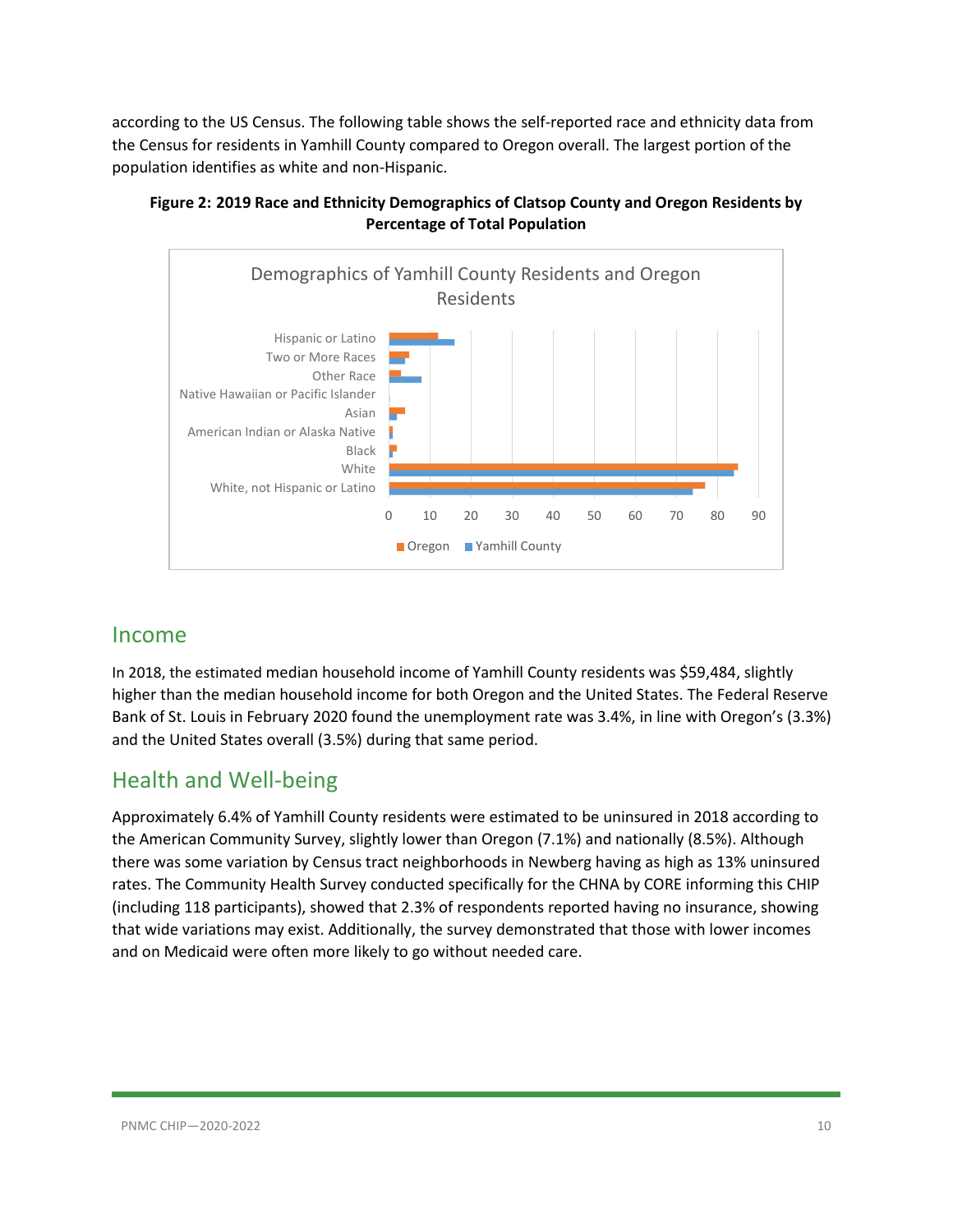## <span id="page-10-0"></span>COMMUNITY NEEDS AND ASSETS ASSESSMENT PROCESS AND RESULTS

### <span id="page-10-1"></span>Summary of Community Needs Assessment Process and Results

Through a mixed-methods approach using quantitative and qualitative data, the CHNA process used several sources of information to identify community needs. Across the Yamhill County community, information collected includes public health status indicators related to health behaviors, hospital discharge data, hospital mortality/morbidity data, and emergency department specific primary diagnoses. In addition, two listening sessions were conducted with individuals in underserved communities, as well as 10 key stakeholder interviews with organizational and community leaders. A mailed Community Health Survey was conducted using an address-based random-sampling of Yamhill County residents, yielding 118 responses. Effort was made to gain input from medically underserved communities who are low-income and represent a diverse sampling of the Yamhill County population. Some key findings:

- Key social determinants of health challenges include housing, transportation, and food security. Approximately 1 in 10 survey respondents reported having unstable housing or food shortages in the last year.
- Substantial health disparities exist by family income, with those at 200% or below FPL having higher rates of many chronic health challenges, with diabetes, asthma, and hypertension being top reasons uninsured adults seek care in an Emergency Department.
- More than one in five survey respondents live with anxiety, with far more residents per behavioral health provider in Yamhill County compared to the Oregon ratio.
- Access to medical and dental care in rural communities is particularly challenging, with many residents having unmet health care and dental care needs.

## <span id="page-10-2"></span>Identification and Selection of Significant Health Needs

The prioritized needs were identified based on various community health data and identifiable gaps in available care and services. These health needs include those that have worsened over time, are worse than the state or national average, or have a disproportionate impact on those who are low-income, communities of color, or otherwise marginalized populations.

## <span id="page-10-3"></span>Community Health Needs Prioritized

The prioritized needs were chosen based on community health data and identifiable gaps in available care and services. In the course of our work, we determined that emphasis on these needs would have the greatest impact on the community's overall health with significant opportunities for collaboration. These interventions were prioritized based upon relative needs and opportunities, particularly those that serve identified high needs ZIP codes and neighborhoods including low-income and minority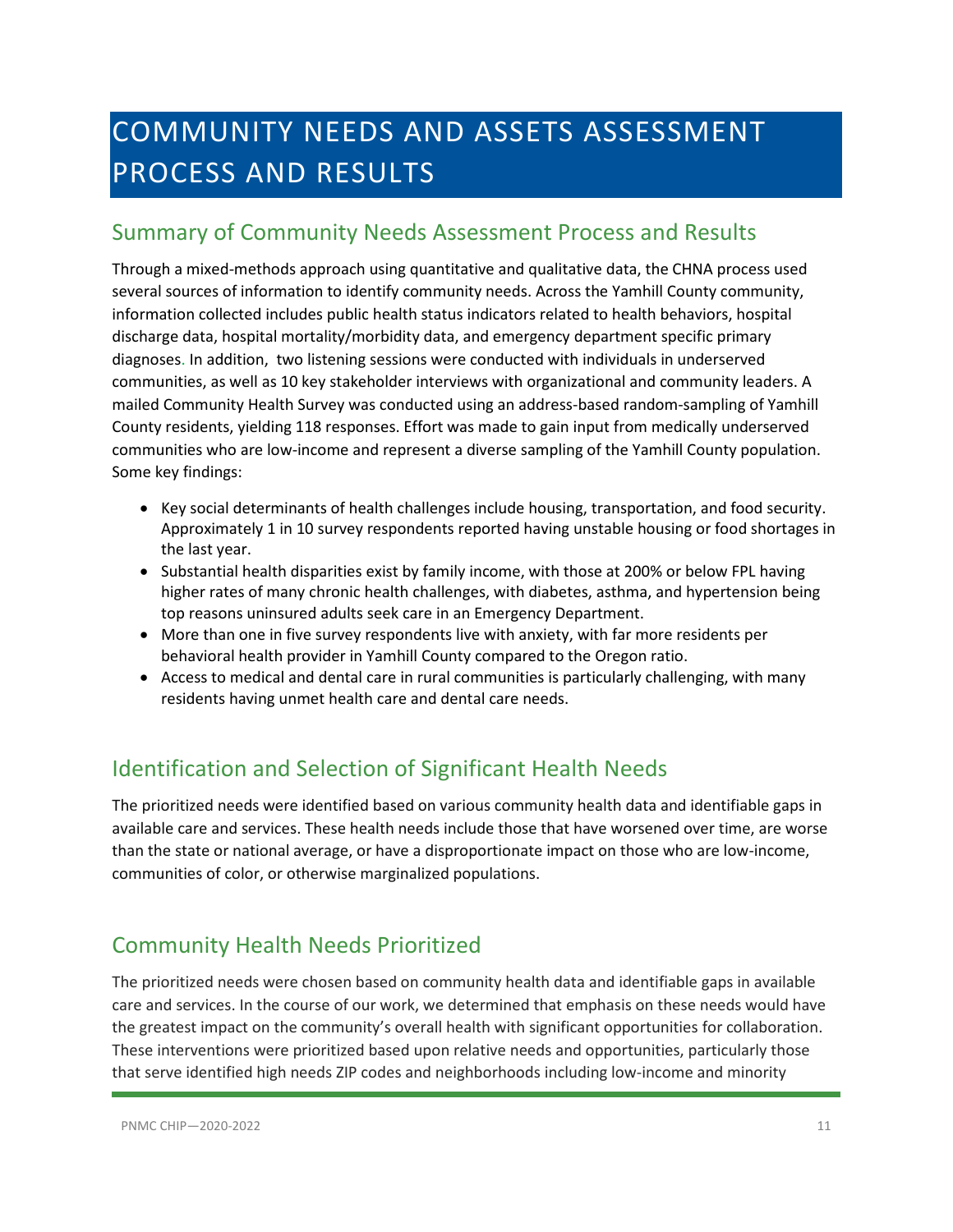populations. The list below summarizes the significant health needs identified through the 2019 Community Health Needs Assessment process:

#### <span id="page-11-0"></span>SOCIAL DETERMINANTS OF HEALTH AND WELL-BEING

- **Affordable housing** (or housing accessibility) is a major challenge for low- and moderate-income families in the area, particularly for those in recovery from substance use disorder. Housing and rental prices are increasing faster than the median income, making it difficult for people to stay close enough to their places of employment, care, and children's school. Despite being an area known for its relative wealth, nearly 12% of the Community Health Survey respondents reported not having stable housing, or having stable housing, but being worried about losing it, in the last year. Safe, secure housing has been proven to improve health outcomes.
- A key barrier for many of Oregon's families continues to be **healthy food access**. More than half of the state's students are on free or reduced-price lunch, with some school districts in Yamhill County serving populations where over 60 percent of the students qualify. Because nutrition is closely linked with oral health and chronic conditions, improving access to healthy food could lead to improved health outcomes in these other areas.
- Economic development and **living-wage jobs** are key opportunities to improve the health and well-being of our communities. Families expressed concern about working full-time or multiple jobs and still not being able to afford healthy food or housing. Adverse experiences and trauma are more likely in low-income households, particularly those in which the parents are stressed about resources. This also speaks to the challenge in Oregon of the "benefits cliff," whereby public benefits phase out quickly as family income increases, although the increase may not be great enough for self-sufficiency.
- **Transportation** is a challenge for some populations, particularly for the elderly and those in more rural areas. Many are dependent on others for rides to work, medical appointments, or other basic errands. Respondents to the Yamhill Community Care Organization Survey noted transportation as one of the main challenges to access to care, especially in more rural parts of the county.

#### <span id="page-11-1"></span>CHRONIC CONDITIONS

- **Diabetes** continues to be one of the top reasons uninsured adults seek care in the Emergency Department, though the condition is likely better managed in a primary care setting. This suggests opportunities regarding prevention, education, and nutrition support.
- Twenty-six percent of Community Health Survey respondents reported having been told by a doctor that they have **high blood pressure**, with the diagnosis being far more likely amongst Medicare beneficiaries (50%).
- **Obesity** is a public health challenge, for both youth and adults. More than 33 percent of Yamhill County's adult population is considered obese, which is higher than Oregon's overall percentage of 28.6 percent according to BRFSS. The current generation of youth may be the first to have a shorter life expectancy than their parents due to complications from obesity and its associated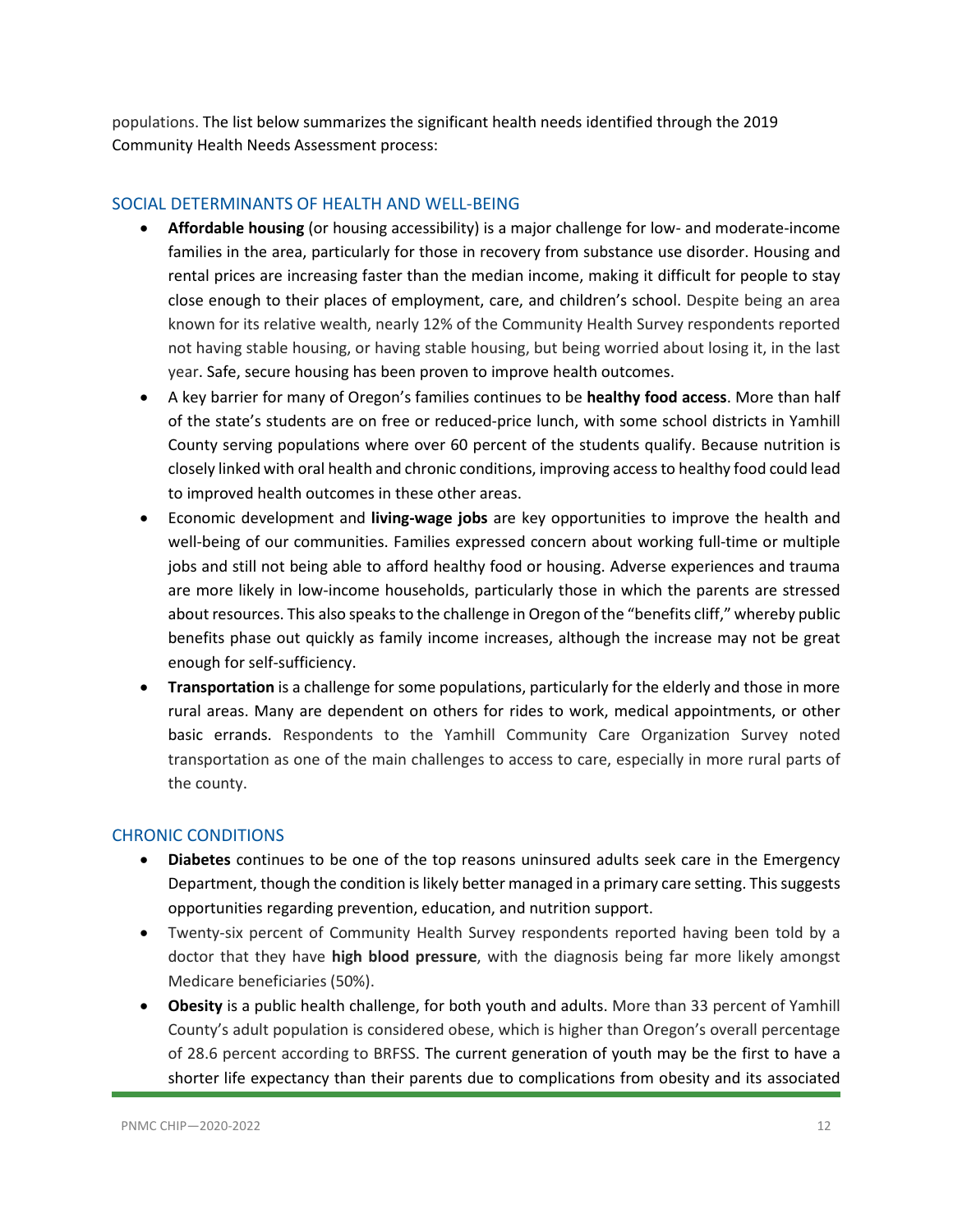#### conditions

#### <span id="page-12-0"></span>COMMUNITY MENTAL HEALTH/WELL-BEING AND SUBSTANCE USE DISORDERS

- **Access to mental health services**remain a barrier for many community members. There is a need to reduce stigma associated with mental health treatment and increase availability of providers and treatment services. This is particularly true amongst youth and adolescents, presenting opportunities to partner with school-based health centers.
- Access to **substance use treatment** continues to be a challenge for many. This includes alcohol and drug addiction services, both residential and outpatient treatment options. Oregon has relatively high rates of death from drug overdose, drug use (heroin, methamphetamines, and narcotics), and binge drinking.
- As we continue to learn about adverse childhood experiences (ACES) and the impacts of trauma on health later in life (i.e. child abuse, neglect, domestic violence, sexual assault, etc.), increasing **community resilience** and preventing exposure to these events in the first place has become increasingly important.

#### <span id="page-12-1"></span>ACCESS TO CARE

- Timely and consistent access to **primary care** remains a challenge, particularly for those enrolled in the Oregon Health Plan (Medicaid) and individuals that are uninsured.
- **Dental** conditions are among the top preventable reasons uninsured individuals access the Emergency Department, which is rarely the best point of care for these conditions. This presents an opportunity for prevention education and increasing access to preventive services.
- It is important that community members feel welcome, safe, and respected in health care settings. A crucial step in improving the health and well-being of communities of color is increasing access to **culturally-responsive care**. Hispanic/Latinx households reached in the Community Health Survey were far more likely to report not having a place for regular or routine care compared to Non-Hispanic White households (31.8% vs 15.2%).

### <span id="page-12-2"></span>Needs Beyond the Hospital's Service Program

No hospital facility can address all of the health needs present in its community. We are committed to continuing our Mission through Community Benefit grant-making and ongoing partnerships in our community.

While we strive to care for our communities each day, we recognize that we cannot address all of needs independently, and we will focus our efforts on addressing the priorities outlined below.

Yamhill County Public Health's CHIP identifies tobacco and vaping as one of their four CHIP priorities, while the Yamhill Community Care's CHIP addresses oral health insurance benefits and tobacco cessation.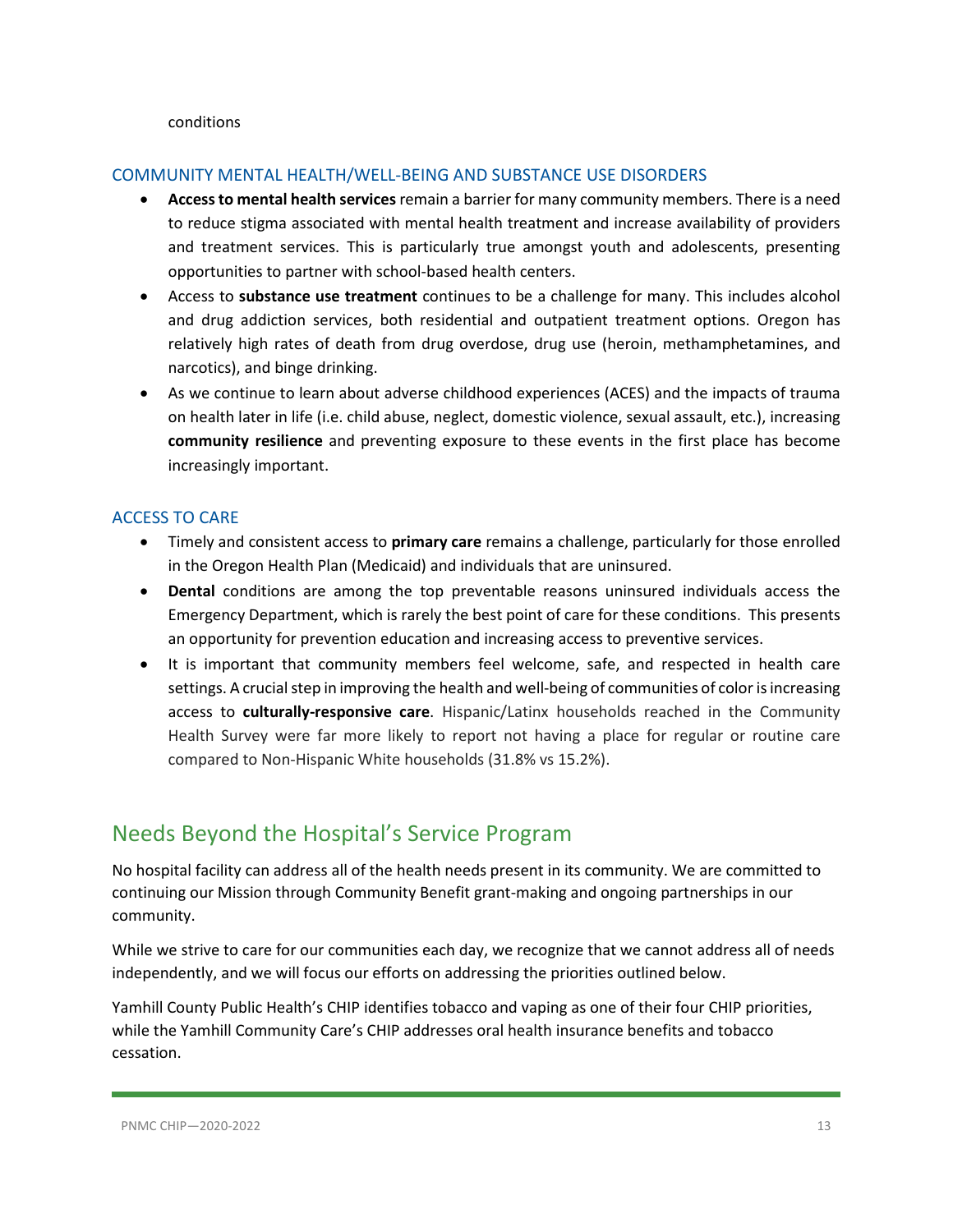PNMC will continue to collaborate with Yamhill County Public Health, Yamhill Community Care and others that address aforementioned community needs to coordinate care and referrals to address these unmet needs. We strongly believe that together we can better address the needs of our communities by leveraging our collective strengths.

The following community health needs identified in the ministry CHNA will not be addressed at this time:

- Transportation across the county: Providence supports programs like Community Connections and Patient Support programs, and organizations like Love INC that provide local transportation. However, county-wide transportation needs to be addressed by other means.
- Access to healthy foods: even though this CHIP does not directly address the need for access to healthy foods, PNMC supports local Community Based Organizations (CBOs) like Love INC, Yamhill Community Action Partnership, Food Bank Alliance and Newberg FISH Emergency Service that address this need.
- Affordable housing: this is a much larger state-wide issue that can only be effectively addressed in partnership with state and local authorities.

In addition, PNMC will collaborate with county and state government, public health and the various CBOs that address the aforementioned community needs to coordinate care and referrals to address these unmet needs.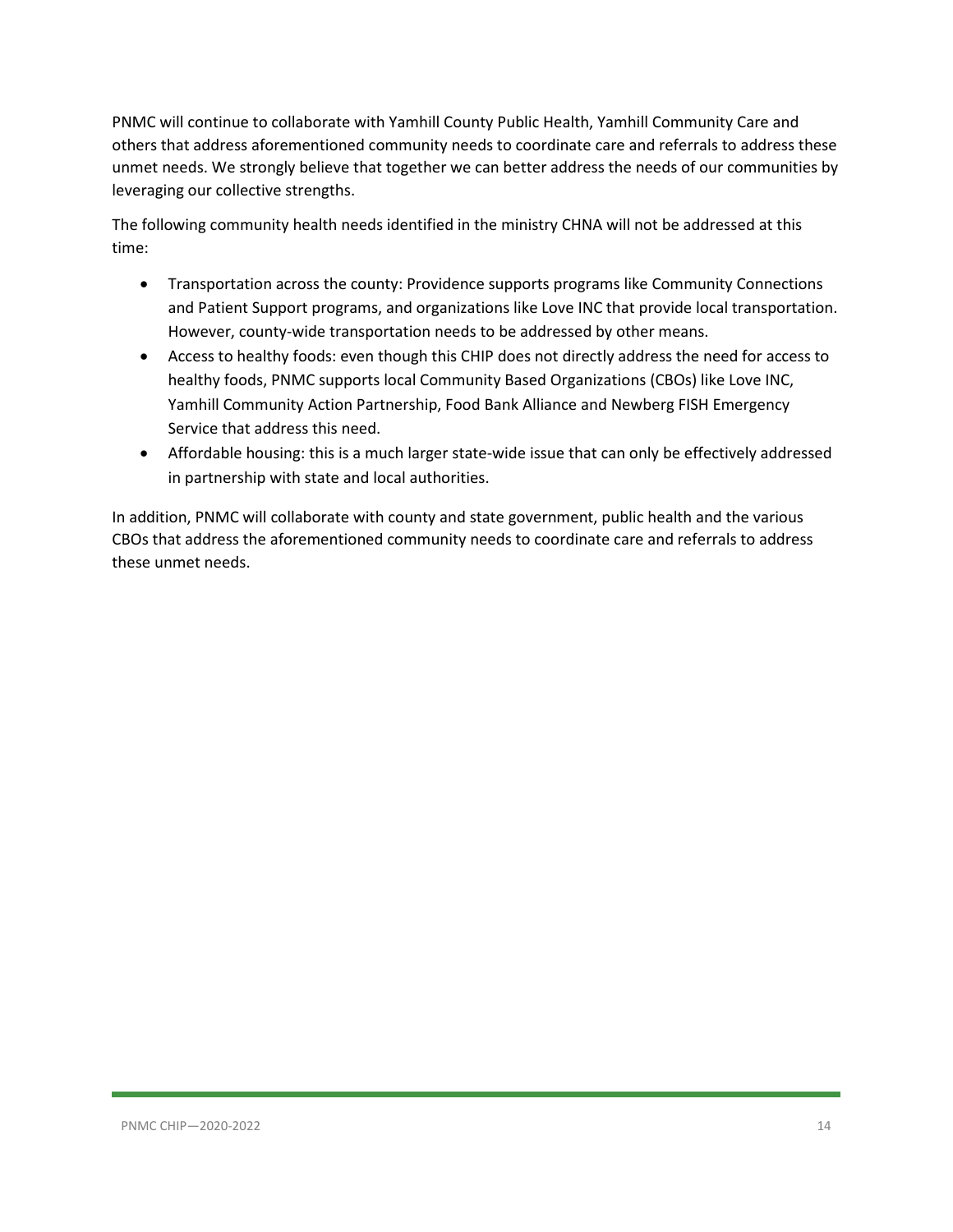## <span id="page-14-0"></span>COMMUNITY HEALTH IMPROVEMENT PLAN

## <span id="page-14-1"></span>Summary of Community Health Improvement Planning Process

A subcommittee of past and present PNMC SAAC members and community leaders, PNMC leaders and Community Health Division caregivers (employees) was charged with creating the PNMC 2020 Community Health Improvement Plan (CHIP). Our initial plan was for the subcommittee to meet in person and together prioritize needs to be addressed using a deliberative and intentionally engaging process, discussing the CHNA findings and community needs over a half-day session. However, given the COVID-19 pandemic during the days and weeks leading to this meeting, the in-person meeting was shortened and held virtually.

The meeting included a review and discussion of the 2019 PNMC CHNA final report, ensuring the needs and priorities specific to Yamhill County were identified, discussed and understood. The subcommittee proceeded then to review the CHIP proposal that follows. Needs addressed were prioritized based on the following general criteria:

- 1. Community input
- 2. Severity (i.e. impact at individual, family and community level)
- 3. Size/magnitude (i.e. number of people impacted)
- 4. Subgroup disparities
- 5. Ability to impact those needs

Areas 1, 4 and 5 were chosen to prioritize within the discussion. After reviewing the CHIP proposal, the subcommittee passed a unanimous motion to accept the proposal with the intent to return and revise the CHIP following the current COVID-19 outbreak.

The Yamhill SAAC reviewed the final CHIP draft and had a period of one week for commentary. The SAAC board approved the final CHIP by email. PNMC anticipates that implementation strategies may change, and therefore, a flexible approach is best suited for the development of its response to the CHNA. For example, certain community health needs may become more pronounced and may require changes to the initiatives identified by PNMC in the enclosed CHIP.

## <span id="page-14-2"></span>Addressing the Needs of the Community: 2020- 2022 Key Community Benefit Initiatives and Evaluation Plan

#### <span id="page-14-3"></span>INITIATIVE #1: SOCIAL DETERMINANTS OF HEALTH AND WELL-BEING

*Community Need Addressed*

#### Temporary housing

#### *Goal (Anticipated Impact)*

Provide temporary housing to vulnerable community members.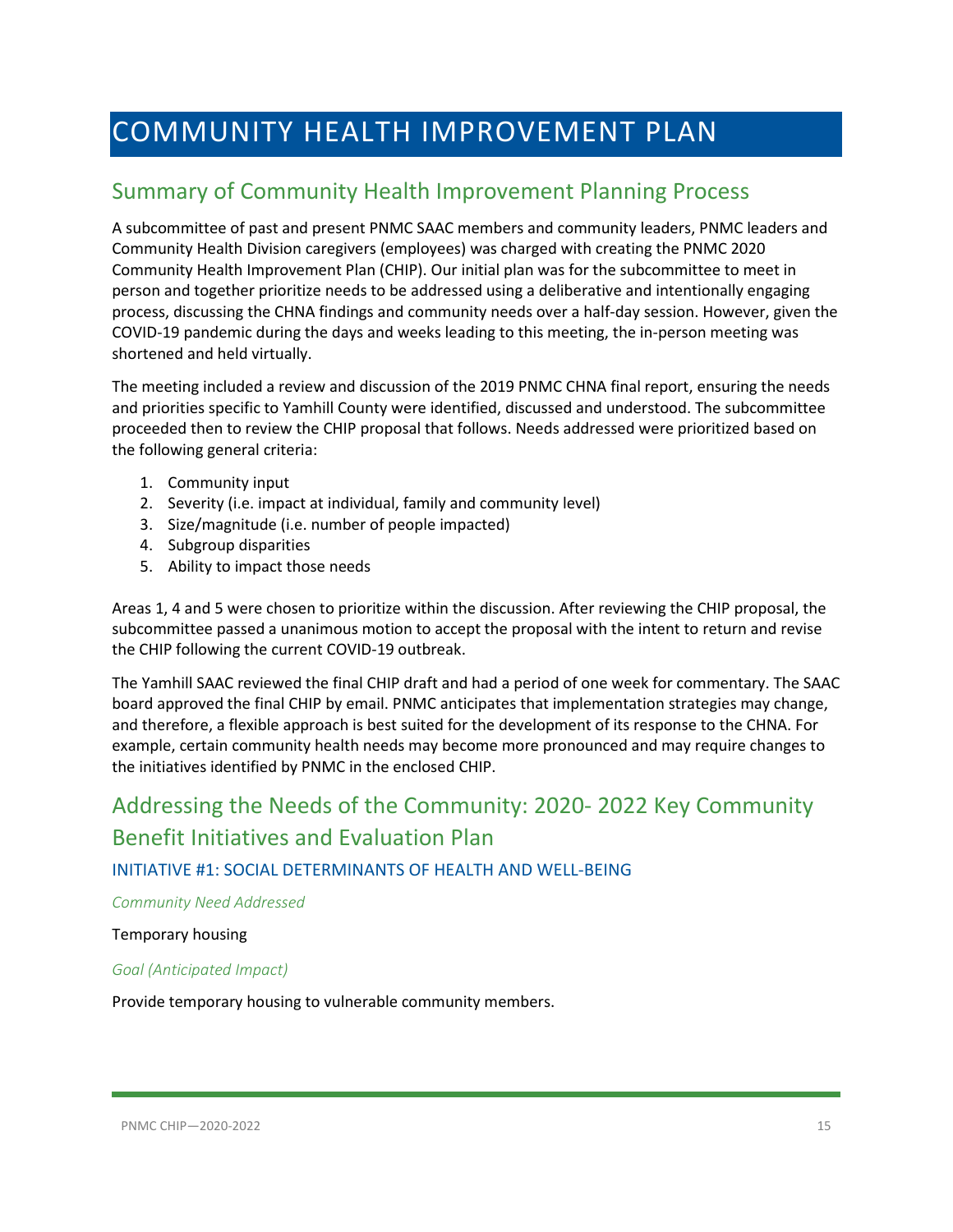#### *Scope (Target Population)*

Low income and underinsured community members.

| <b>Table 1. Outcome Measures for Addressing Housing</b> |  |  |  |
|---------------------------------------------------------|--|--|--|
|---------------------------------------------------------|--|--|--|

| <b>Outcome Measure</b>                                                  | <b>Baseline</b>                                                    | <b>FY20 Target</b>                | <b>FY22 Target</b>                |
|-------------------------------------------------------------------------|--------------------------------------------------------------------|-----------------------------------|-----------------------------------|
| Increase access to temporary<br>housing for unsheltered<br>individuals. | 153 individuals<br>(707 unsheltered<br>individuals, 2019<br>PITC). | 25% Increase (192<br>individuals) | 10% Increase (210<br>individuals) |

#### *Table 2. Strategies and Strategy Measures for Addressing Housing*

| Strategy(ies)             | <b>Strategy Measure</b> | <b>Baseline</b> | <b>FY20 Target</b> | <b>FY22 Target</b> |
|---------------------------|-------------------------|-----------------|--------------------|--------------------|
| Partner with Love INC     | # of community          | 22              | 20                 | <b>TBD</b>         |
| to provide temporary      | members served          |                 |                    |                    |
| shelter to women          |                         |                 |                    |                    |
| Partner with the          | # of community          | 127             | 150                | <b>TBD</b>         |
| <b>Community Wellness</b> | members served          |                 |                    |                    |
| Collective to refer       |                         |                 |                    |                    |
| community members         |                         |                 |                    |                    |
| to local housing          |                         |                 |                    |                    |
| resources                 |                         |                 |                    |                    |
| Provide safe car          | # of community          | 4               | 7                  | 10                 |
| camping space to          | members served          |                 |                    |                    |
| community members         |                         |                 |                    |                    |
| Pursue onsite             | # of community          | $\mathbf{0}$    | 15                 | <b>TBD</b>         |
| transitional housing for  | members served          |                 |                    |                    |
| the medically fragile     |                         |                 |                    |                    |

#### Evidence Based Sources

The Effectiveness of Housing Interventions and Housing and Service Interventions on Ending Family Homelessness: A Systematic Review by Ellen L. Bassuk, MA, Carmela J. DeCandia, MA, Alexander Tsertsvadze, and Molly K. Richard, MA.

#### *Resour*c*e Commitment*

Community Benefits grant provided to Love INC and Community Wellness Collective. PNMC provides case management, screening and coordination resources in support of safe car camping.

#### *Key Community Partners*

Community Wellness Collective, Project Access NOW, Love INC.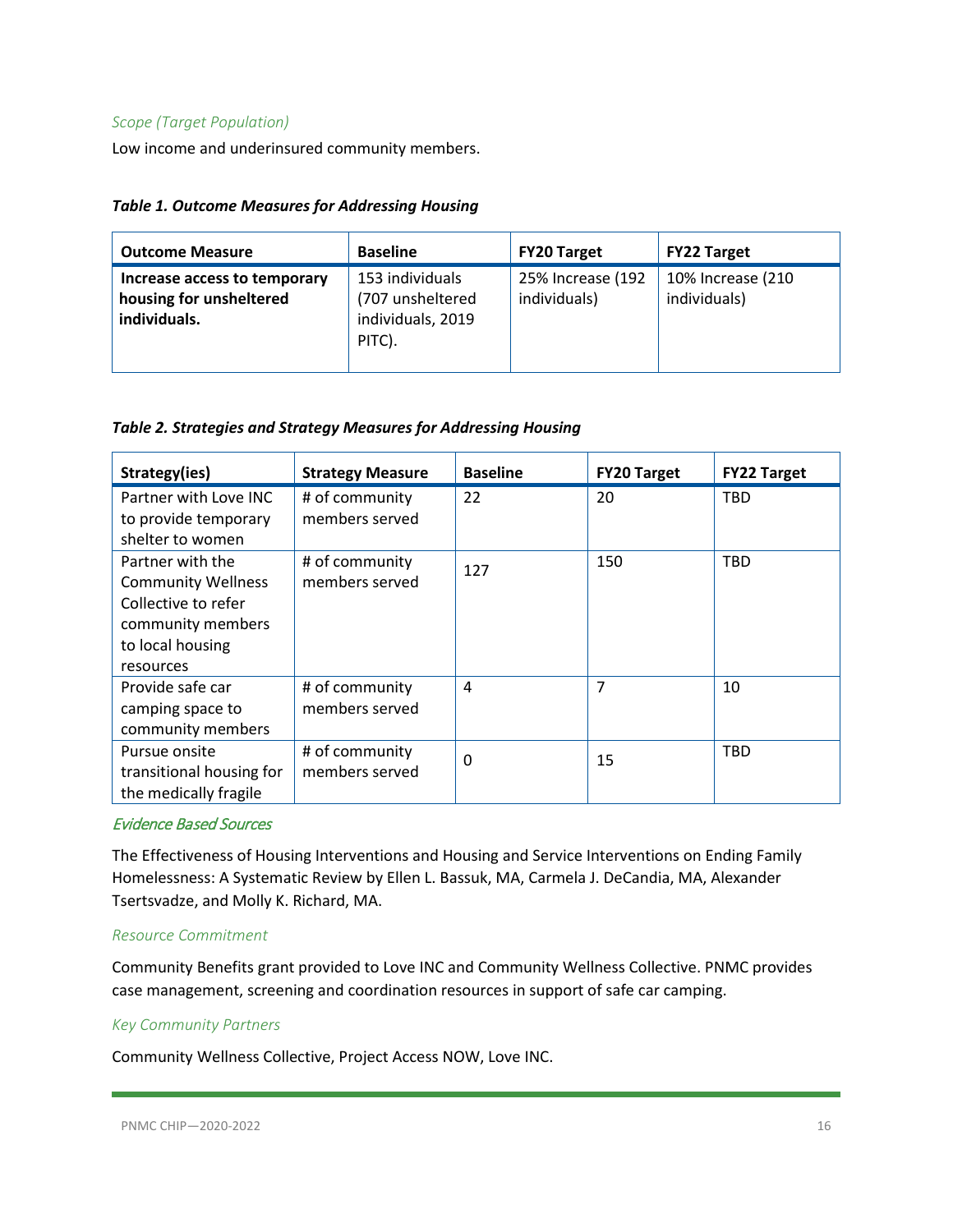#### <span id="page-16-0"></span>INITIATIVE #2: COMMUNITY MENTAL HEALTH/WELL-BEING AND SUBSTANCE USE DISORDERS

#### *Community Need Addressed*

High percentage of mental/emotional health conditions, including teen suicide.

#### *Goal (Anticipated Impact)*

Increase mental/emotional health information and educational services.

#### *Scope (Target Population)*

Youth and low income families.

#### *Table 3. Outcome Measures for Addressing Mental/Emotional Health*

| <b>Outcome Measure</b>                                                   | <b>Baseline</b> | <b>FY20 Target</b> | <b>FY22 Target</b> |
|--------------------------------------------------------------------------|-----------------|--------------------|--------------------|
| Increase access to<br>mental/emotional health<br>resources and services. | 808 people      | 7% Increase        | 5% Increase        |

#### *Table 4. Strategies and Strategy Measures for Addressing Mental/Emotional Health*

| Strategy(ies)                                                                                                                                                                  | <b>Strategy Measure</b>                                                      | <b>Baseline</b> | <b>FY20 Target</b> | <b>FY22 Target</b> |
|--------------------------------------------------------------------------------------------------------------------------------------------------------------------------------|------------------------------------------------------------------------------|-----------------|--------------------|--------------------|
| <b>Partner with Pacific</b><br>University, Promotores<br>de Salud and local<br>parishes to provide<br><b>Emotional Health</b><br>Charlas to members of<br>the Latinx community | # of community<br>members served                                             | 50              | 50                 | TBD                |
| Partner with the<br>Newberg School<br>District and the Better<br><b>Outcomes thru Bridges</b><br>program to provide<br>outreach                                                | # of students served<br>connected to<br><b>Behavioral Health</b><br>services | 15              | 15                 | TBD                |
| Deliver behavioral<br>health services through<br>the adolescent<br>wellness center                                                                                             | # of adolescents<br>served                                                   | 410             | 450                | TBD                |
| Provide early<br>intervention education<br>in stress management<br>and coping skills for                                                                                       | # of high school<br>athletes served                                          | 250             | 250                | <b>TBD</b>         |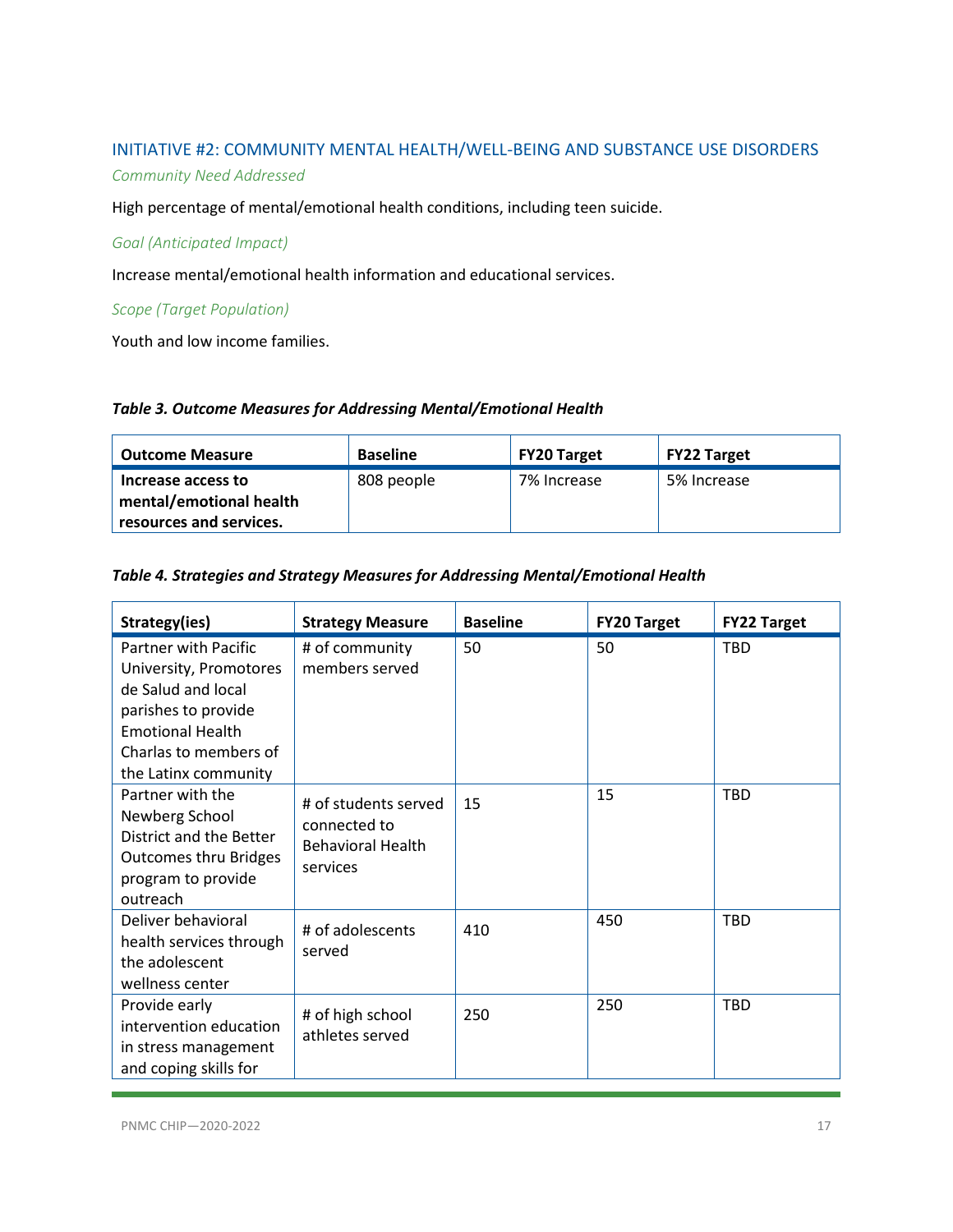| high school athletes,<br>including expansion of<br>services by adding<br>small groups                                                                           |                                 |    |     |            |
|-----------------------------------------------------------------------------------------------------------------------------------------------------------------|---------------------------------|----|-----|------------|
| Partner with George<br>Fox University to<br>provide behavioral<br>health services to<br>fragile patients<br>discharged from the<br>PNMC emergency<br>department | # of fragile patients<br>served | 83 | 100 | <b>TBD</b> |

#### *Evidence Based Sources*

[Community Interventions to Promote Mental Health and Social Equity](https://www.ncbi.nlm.nih.gov/pmc/articles/PMC6440941/)

#### *Resource Commitment*

Community Benefits grants provided to Pacific University School of Graduate Psychology and the Community Wellness Collective, and committed program coordination staff and resources.

#### *Key Community Partners*

Pacific University, St. Peter Catholic church, Mision de San Martin de Porres Catholic church, Newberg High School Newberg School District, Community Wellness Collective, George Fox University

#### <span id="page-17-0"></span>INITIATIVE #3: ACCESS TO CARE – DENTAL CARE

#### *Community Need Addressed*

Access to dental care.

*Goal (Anticipated Impact)*

Provide access to emergency and preventative dental care to community members.

*Scope (Target Population)*

Low income, Latinx communities

#### *Table 1. Outcome Measures for Addressing Access to Dental Care*

| <b>Outcome Measure</b>                                                               | <b>Baseline</b> | FY20 Target              | <b>FY22 Target</b>                         |
|--------------------------------------------------------------------------------------|-----------------|--------------------------|--------------------------------------------|
| Increase access to emergency<br>and preventative dental care<br>to community members | 165 people      | 140<br>(due to COVID-19) | 12% Increase from<br>Baseline (185 people) |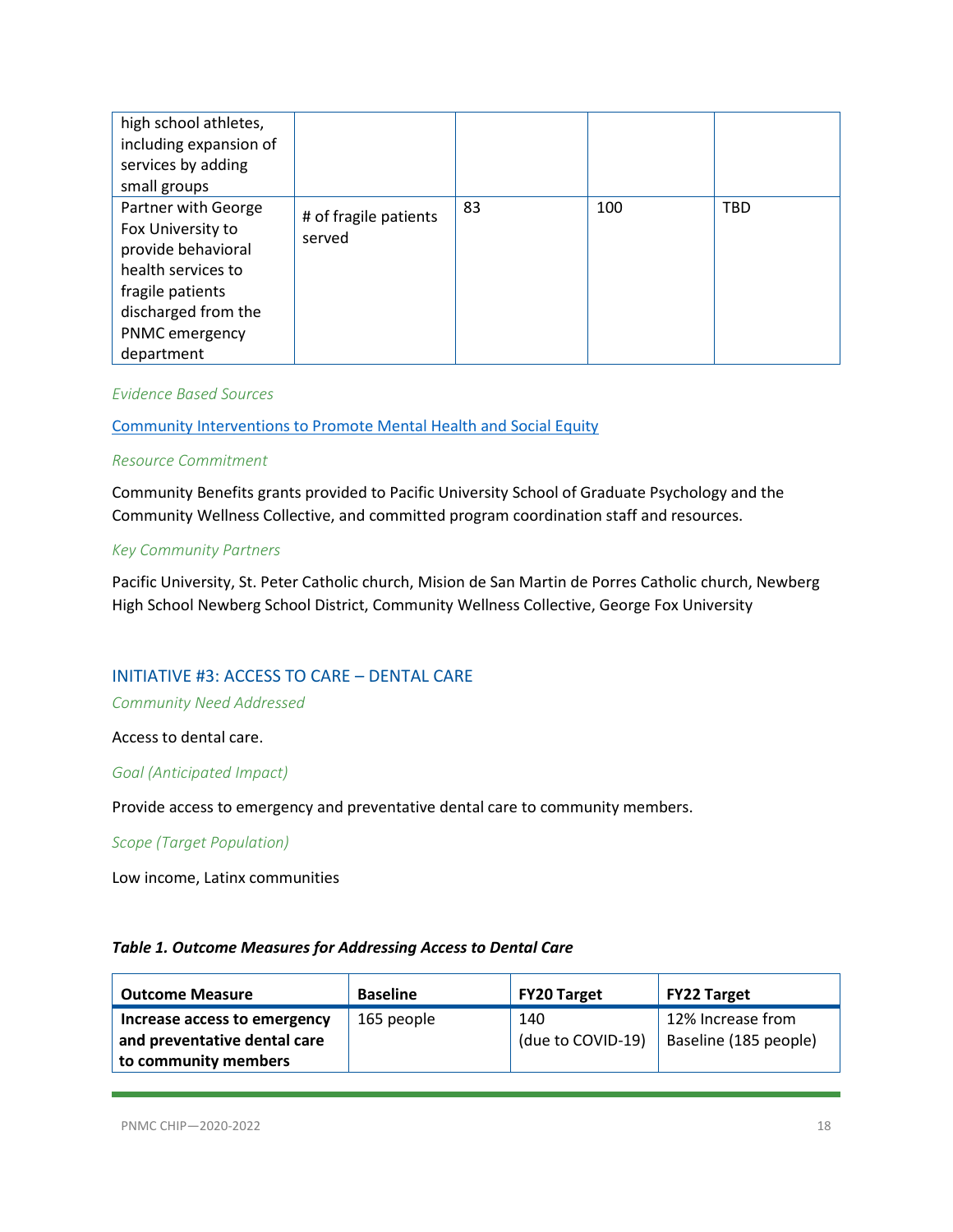#### *Table 2. Strategies and Strategy Measures for Addressing Access to Dental Care*

| Strategy(ies)                                                                          | <b>Strategy Measure</b>          | <b>Baseline</b> | <b>FY20 Target</b> | <b>FY22 Target</b> |
|----------------------------------------------------------------------------------------|----------------------------------|-----------------|--------------------|--------------------|
| Partner with Pacific<br>University School of<br>Dental Hygiene mobile<br>van.          | # of community<br>members served | 145             | 120                | 155                |
| Partner with Medical<br><b>Teams International</b><br>(MTI) mobile dental<br>services. | # of community<br>members served | 20              | 20                 | 30                 |

#### *Evidence Based Sources*

- 1. [Approaches for Improving Oral Health Outcomes for Low Income Americans.](https://www.astho.org/StatePublicHealth/Approaches-for-Improving-Oral-Healthcare-for-Low-Income-Americans/11-15-18/)
- 2. [Burden of Oral Disease among Older Adults and Implications for Public Health Priorities.](https://www.ncbi.nlm.nih.gov/pmc/articles/PMC3487659/)

#### *Resource Commitment*

Community Benefit grants provided to Medical Teams International and Pacific University School of Dental Hygiene.

#### *Key Community Partners*

Medical Teams International, Pacific University School of Dental Hygiene, St. Peter Catholic Church, Mision de San Martin Catholic Church, St. James Catholic Church, Love INC, Community Wellness Collective.

#### <span id="page-18-0"></span>Initiative #4: Access to Care – Culturally Responsive Care

#### *Community Need Addressed*

#### Culturally responsive care.

#### *Goal (Anticipated Impact)*

Increase service and culturally response navigation and coordination capacity.

#### *Scope (Target Population)*

Low income Latinx communities

#### *Table 7. Outcome Measures for Addressing Culturally Responsive Care*

| <b>Outcome Measure</b>       | <b>Baseline</b> | FY20 Target       | <b>FY22 Target</b> |
|------------------------------|-----------------|-------------------|--------------------|
| Increase culturally response | 170 people      | 145               | 10% Increase from  |
| navigation and service       |                 | (due to COVID-19) | Baseline (187)     |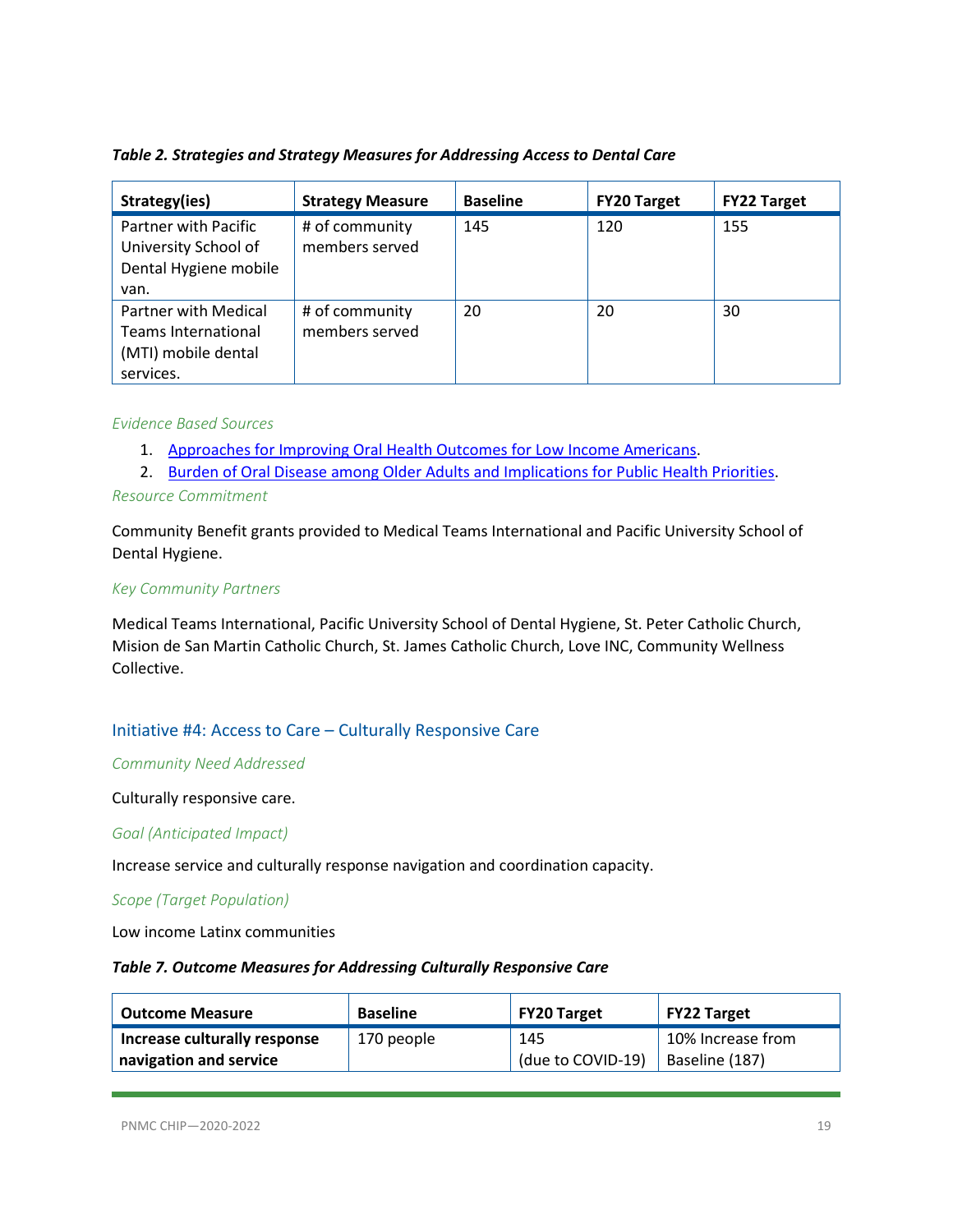| coordination to low income |  |  |
|----------------------------|--|--|
| Latinx community members.  |  |  |

#### *Table 8. Strategies and Strategy Measures for Addressing Culturally Responsive Care*

| Strategy(ies)            | <b>Strategy Measure</b> | <b>Baseline</b> | <b>FY20 Target</b> | <b>FY22 Target</b> |
|--------------------------|-------------------------|-----------------|--------------------|--------------------|
| Train new cohort of      | # of community          | 20              | 25                 | <b>TBD</b>         |
| Promotores and           | members trained         |                 |                    |                    |
| facilitate certification |                         |                 |                    |                    |
| as Community Health      |                         |                 |                    |                    |
| Workers with Oregon.     |                         |                 |                    |                    |
| Provide biometric        | # of community          | 150             | 120                | 165                |
| screenings (BMI,         | members served          |                 |                    |                    |
| glucose, cholesterol     |                         |                 |                    |                    |
| and triglycerides) and   |                         |                 |                    |                    |
| health education         |                         |                 |                    |                    |
| information to           |                         |                 |                    |                    |
| community members.       |                         |                 |                    |                    |

#### *Evidence Based Sources*

- 1. Recognizing and Sustaining the Value of Community Health Workers and Promotores, by Jim Lloyd, Kathy Moses and Rachel Davis, Center for Health Care Strategies.
- 2. Roles and Functions of Community Health Workers in Primary Care, by Hartzler, A.L, Tuzzio., Hsu, C., Wagner, E.H. (2018).
- 3. Integration of Community Health Workers into Primary Care Health Systems: The Time for New York is Now! New York, NY: NYU-CUNY Prevention Research Center, by Islam, N., Nadkarni, S., Peretz, P., Matiz, L.A., Hirsch, G., Kane, E., Collinsworth, A., Kangovi, S., Godfrey Walters, K., Hyde, J., Matos, S., Kumar, R., Lopez, P., Zhong, L., Thorpe, L., and Trinh-Shevrin, C. (2016).

#### *Resource Commitment*

Community Benefit funds provided to community partner. Providence Community Health provides staffing time, supplies, etc. to manage Promotores de Salud program

#### *Key Community Partners*

St. Peter Catholic Church, Mision de San Martin Catholic Church, St. James Catholic Church, Love INC, Adelante Mujeres, Familias en Accion, Project Access NOW, Providence Mission Integration, Pacific University.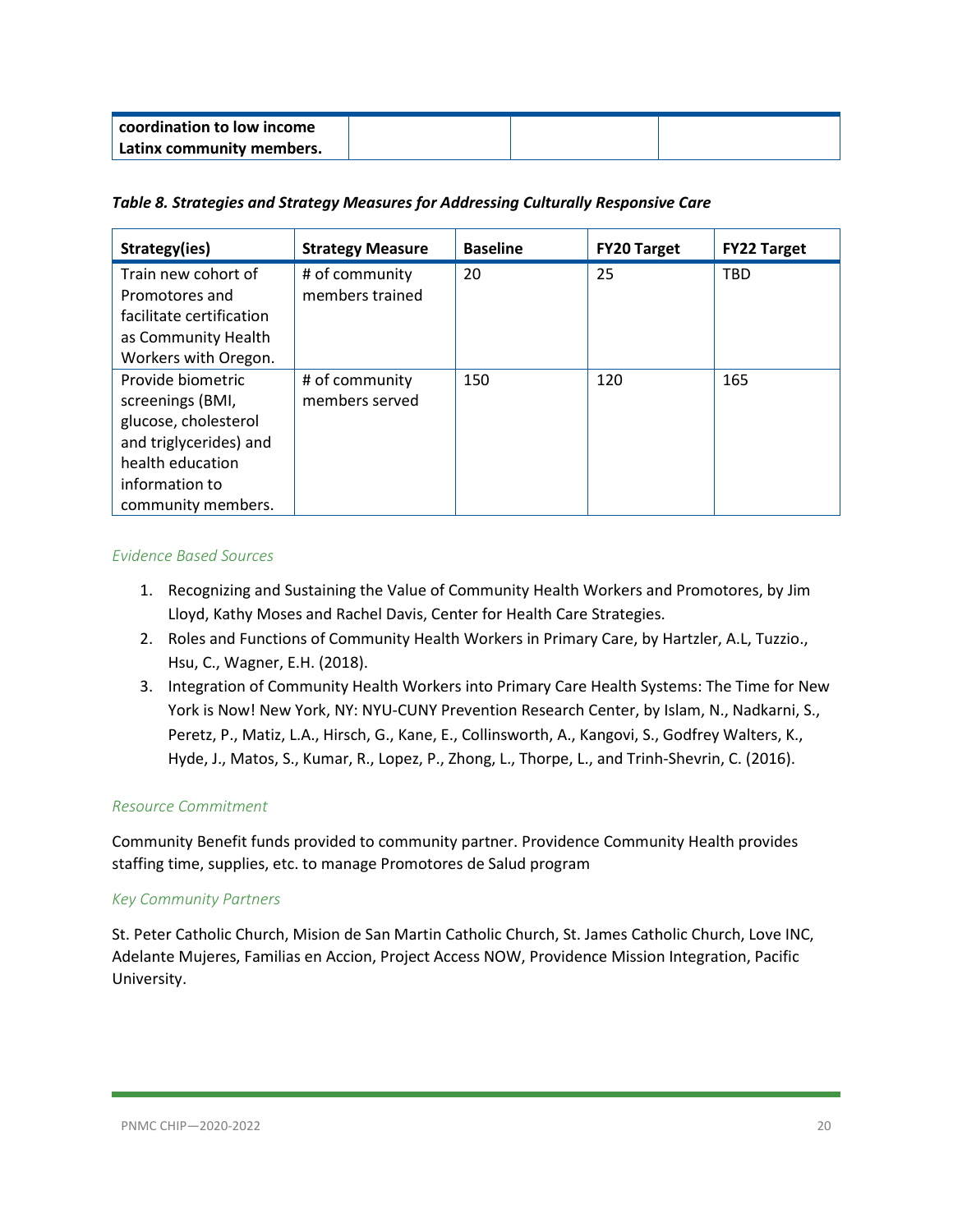#### <span id="page-20-0"></span>INITIATIVE #5: CHRONIC CONDITIONS

#### *Community Need Addressed*

Community members living with diabetes or pre-diabetes.

#### *Goal (Anticipated Impact)*

Increase the number of Yamhill County residents receiving diabetes prevention services.

*Scope (Target Population)*

Community members at risk of developing Type 2 diabetes.

#### *Table 9. Outcome Measures for Preventing Chronic Health Conditions*

| <b>Outcome Measure</b>                                                                                                                               | <b>Baseline</b>         | <b>FY20 Target</b>                                  | <b>FY22 Target</b> |
|------------------------------------------------------------------------------------------------------------------------------------------------------|-------------------------|-----------------------------------------------------|--------------------|
| <b>Increase number of Diabetes</b><br><b>Prevention Program (DPP)</b><br>cohorts offered near ministry                                               | $\Omega$                | 1 new cohort (max<br>15 participants<br>per cohort) | 2 cohorts          |
| Improve % of DPP participants<br>who attend at least 3 classes in<br>the first 6 months, then attend<br>at least 3 classes in the second<br>6 months | 47% in Oregon<br>region | 48%                                                 | 50%                |

#### *Table 10. Strategies and Strategy Measures for Addressing Chronic Disease*

| Strategy(ies)                                               | <b>Strategy Measure</b>              | <b>Baseline</b>                            | <b>FY20 Target</b>                                   | <b>FY22 Target</b> |
|-------------------------------------------------------------|--------------------------------------|--------------------------------------------|------------------------------------------------------|--------------------|
| Increase number of<br>community DPP<br>information sessions | # of information<br>sessions offered | 2 Community<br>DPP information<br>sessions | 4 Community<br><b>DPP</b><br>information<br>sessions | <b>TBD</b>         |
| Identify community<br>partners as DPP<br>referral sources   | # of community<br>partners           | 2                                          | 3                                                    | TBD                |

#### *Evidence Based Sources*

[National Diabetes Prevention Program](https://www.cdc.gov/diabetes/prevention/index.html)

#### *Resource Commitment*

The Prevent Diabetes Prevention Program is a Providence subsidized service. The program has committed to offering at least one DPP cohort in 2020 in the area around Providence Newberg, and expanding to two in 2022. Cohorts are provided at a cost of \$17,700/cohort, with an FTE commitment of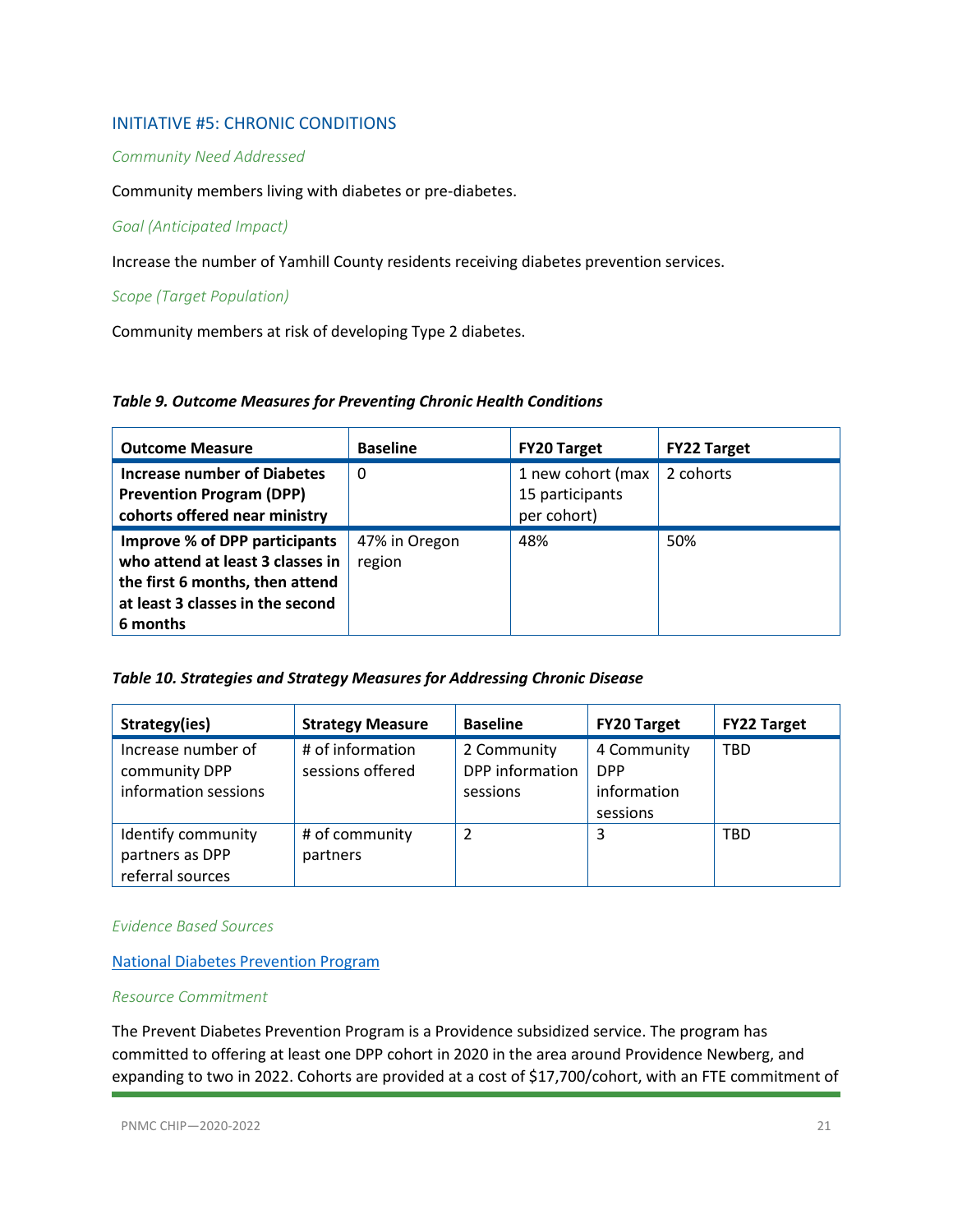0.3 FTE per cohort for the lifestyle coach and support staff. Providence will offer training for coaches to become certified DPP Lifestyle Coaches (LSC), and maintain skills with additional in-person training and monthly coaching calls.

This could also be a place to note working with state/county health officials to improve sampling to allow more reliable disaggregation of data based on race/ethnicity.

#### *Key Community Partners*

Yamhill County Health Department, Familias en Accion, Yamhill CCO, FQHCs in the area, CoMagine Health, Senior Centers, Retirement Homes, Oregon Health & Science University, Legacy Health, Oregon Wellness Network

## <span id="page-21-0"></span>Other Community Benefit Programs and Evaluation Plan

#### *Table 11. Other Community Benefit Programs in Response to Community Needs*

|                | <b>Initiative (Community</b><br><b>Need Addressed)</b>    | <b>Program Name</b>                                              | <b>Description</b>                                                                                            | <b>Target Population</b><br>(Low Income,<br><b>Vulnerable or Broader</b><br>Community) |
|----------------|-----------------------------------------------------------|------------------------------------------------------------------|---------------------------------------------------------------------------------------------------------------|----------------------------------------------------------------------------------------|
| $\mathbf{1}$ . | <b>Access to</b><br>culturally<br>appropriate<br>care     | Mobile Telehealth<br>clinics                                     | Access to basic biometric<br>screening and Nurse<br>Practitioner                                              | Low income<br>Latinx community                                                         |
| 2.             | <b>Housing</b>                                            | Move-in assistance<br>fund by Love INC                           | Provides move-in assistance<br>to shelter guests showing<br>admirable effort and action<br>toward their goals | Low income, homeless,<br>disable women<br>Domestic and<br>substance abuse              |
| 3.             | <b>Chronic</b><br>health<br>conditions                    | <b>Chronic Disease</b><br>Self-Management                        | Educational workshop to<br>help people manage their<br>chronic health conditions<br>and live-well             | Vulnerable<br>communities                                                              |
|                | 4. Access and<br>coordination<br>to community<br>services | Community<br><b>Wellness Collective</b><br><b>Resource Guide</b> | Comprehensive guide to<br>community resources<br>(Spanish version available)                                  | <b>Broader community</b><br>Latinx community                                           |
| 5.             | <b>Access to</b><br>culturally<br>appropriate<br>care     | Latina Mammo Fair                                                | Screening mammograms to<br>uninsured Latinx women                                                             | Low income and<br>uninsured Latinx<br>women                                            |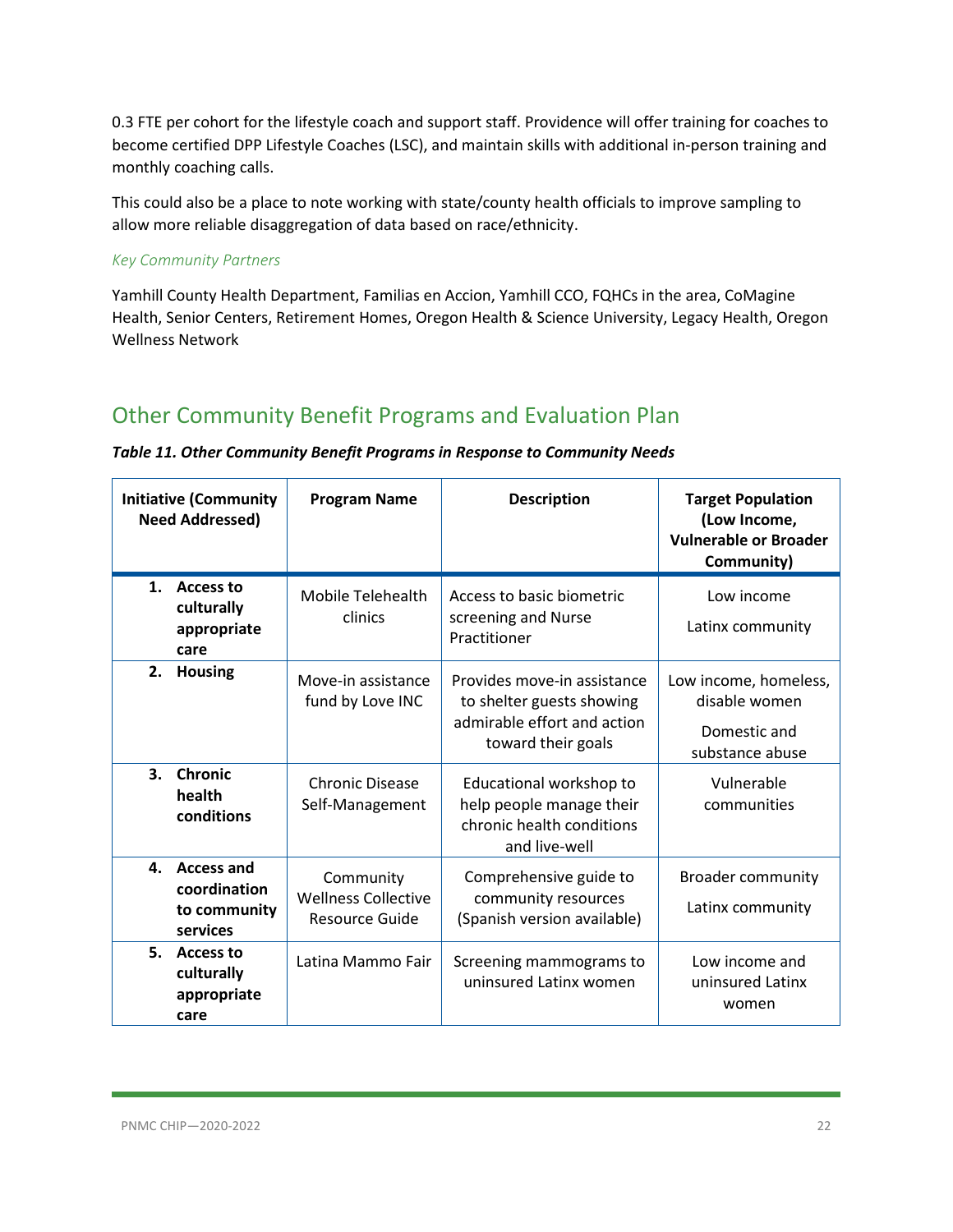| <b>Food security</b><br>6.<br>Newberg FISH<br>Emergency<br><b>Services</b> | Provides emergency foods<br>to individuals and families | Low income |
|----------------------------------------------------------------------------|---------------------------------------------------------|------------|
|----------------------------------------------------------------------------|---------------------------------------------------------|------------|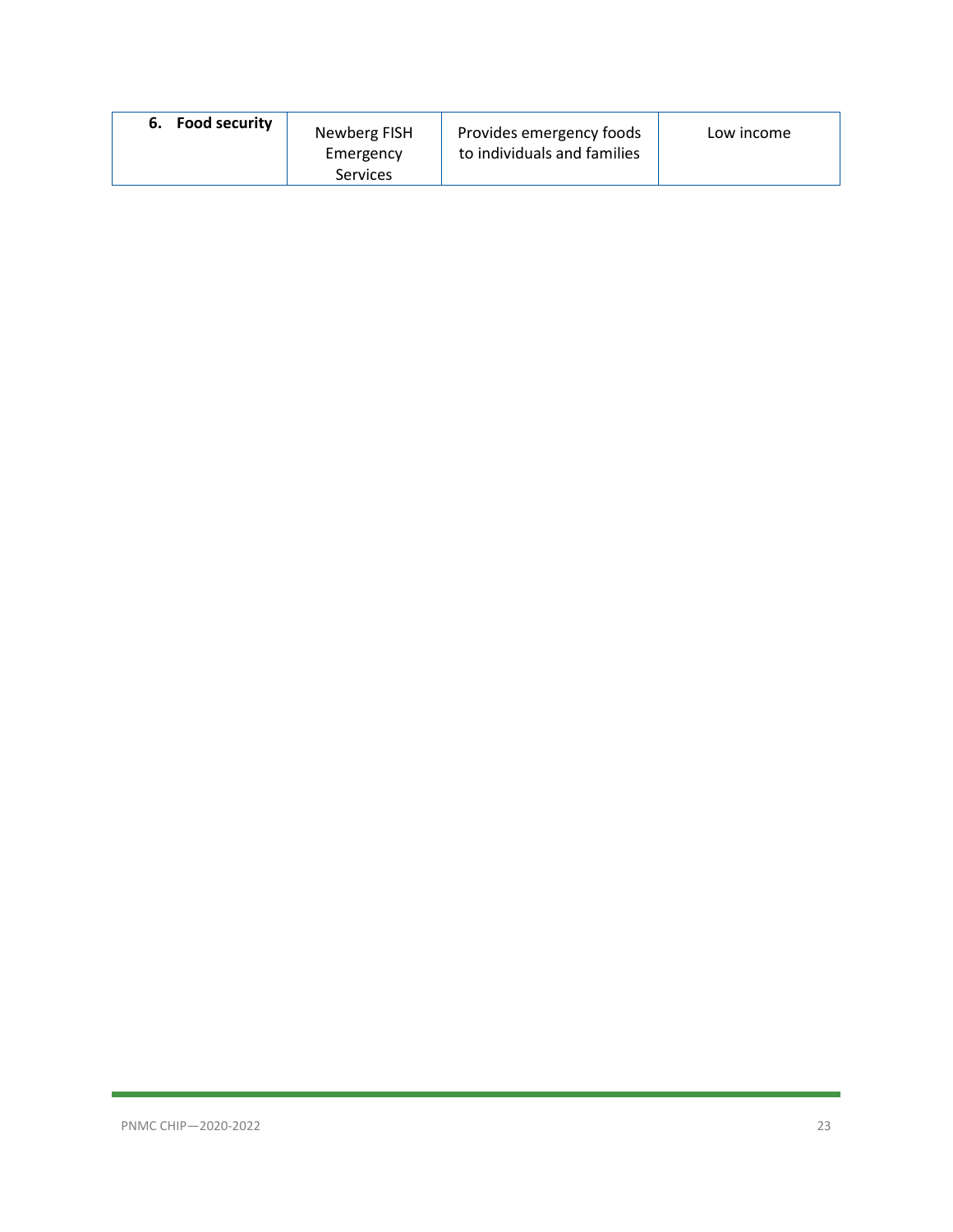## 2020-2022 CHIP GOVERNANCE APPROVAL

This Community Health Improvement Plan was adopted by the Service Area Advisory Council of the hospital on April 16, 2020. The final report was made widely available<sup>[4](#page-23-0)</sup> by May 15, 2020.

\_\_\_\_\_\_\_\_\_\_\_\_\_\_\_\_\_\_\_\_\_\_\_\_\_\_\_\_\_\_\_\_\_\_\_\_\_\_\_\_\_\_\_\_\_\_\_\_\_\_\_\_\_\_\_\_\_\_\_\_\_\_ 05/04/2020

Brad Henry Date and Date and Date and Date and Date and Date and Date and Date and Date and Date and Date and D Interim Chief Executive, Providence Newberg Medical Center

\_\_\_\_\_\_\_\_\_\_\_\_\_\_\_\_\_\_\_\_\_\_\_\_\_\_\_\_\_\_\_\_\_\_\_\_\_\_\_\_\_\_\_\_\_\_\_\_\_\_\_\_\_\_\_\_\_\_\_\_\_\_

 $\overline{\phantom{a}}$  May 8, 2020

Lisa Vance Date Date Date Date Date Chief Executive, Oregon Region

Joanne Warner National American Contract Contract Date Chair, Oregon Community Ministry Boards

 $\frac{U}{U}$  ividy 11, 20.

Joel Gilbertson Date Senior Vice President, Community Partnerships Providence St. Joseph Health

#### **CHNA/CHIP Contact:**

Joseph Ichter, DrPH, Director Community Health Investment Providence Health & Services 4400 NE Halsey St Portland, OR 97213 Joseph.Ichter@providence.org

To request a copy free of charge, provide comments, or view electronic copies of current and previous Community Health Improvement Plans please email CommunityBenefit@providence.org.

May 8, 2020

May 11, 2020

May 8, 2020

<span id="page-23-0"></span><sup>4</sup> Per § 1.501(r)-3 IRS Requirements, posted on hospital website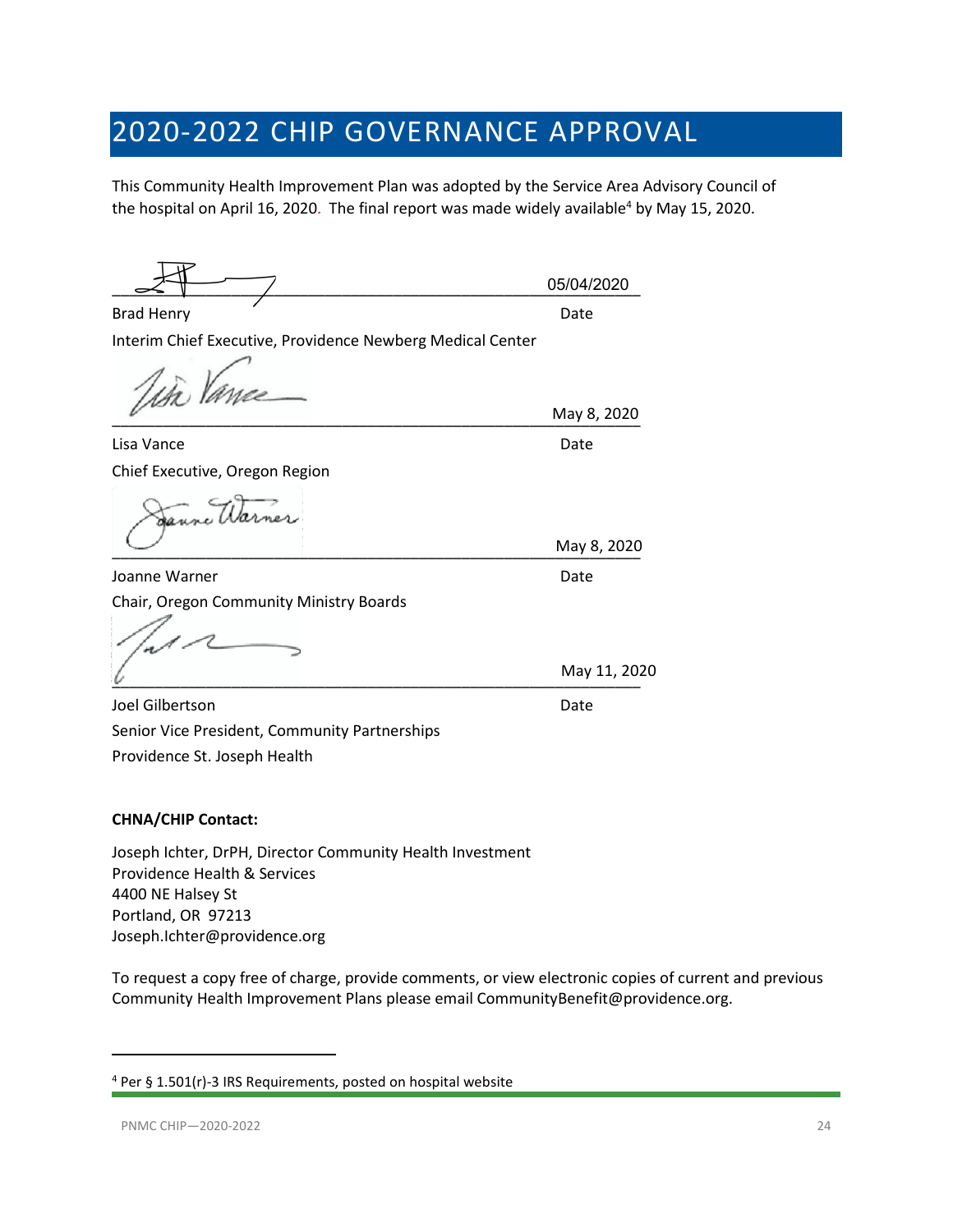## <span id="page-24-0"></span>APPENDICES

## <span id="page-24-1"></span>Appendix 1: Definition of Terms

**Community Benefit:** An initiative, program or activity that provides treatment or promotes health and healing as a response to identified community needs and meets at least one of the following community benefit objectives:

- a. Improves access to health services;
- b. Enhances public health;
- c. Advances increased general knowledge; and/or
- d. Relieves government burden to improve health.

Community benefit includes services to persons living in poverty, persons who are vulnerable, and the broader community.

To be reported as a community benefit initiative or program, community need must be demonstrated. Community need can be demonstrated through the following:

- a. Community health needs assessment developed by the ministry or in partnership with other community organizations;
- b. Documentation that demonstrates community need and/or a request from a public agency or community group was the basis for initiating or continuing the activity or program; or
- c. The involvement of unrelated, collaborative tax-exempt or government organizations as partners in the community benefit initiative or program.

**Health Equity:** Healthy People 2020 defines *health equity* as the "attainment of the highest level of health for all people. Achieving health equity requires valuing everyone equally with focused and ongoing societal efforts to address avoidable inequalities, historical and contemporary injustices, and the elimination of health and health care disparities."

**Social Determinants of Health:** Powerful, complex relationships exist between health and biology, genetics, and individual behavior, and between health and health services, socioeconomic status, the physical environment, discrimination, racism, literacy levels, and legislative policies. These factors, which influence an individual's or population's health, are known as *determinants of health*. *Social determinants of health* are conditions in the environment in which people are born, live, learn, work, play, worship, and age that affect a wide range of health, functioning, and quality-of-life outcomes and risks.